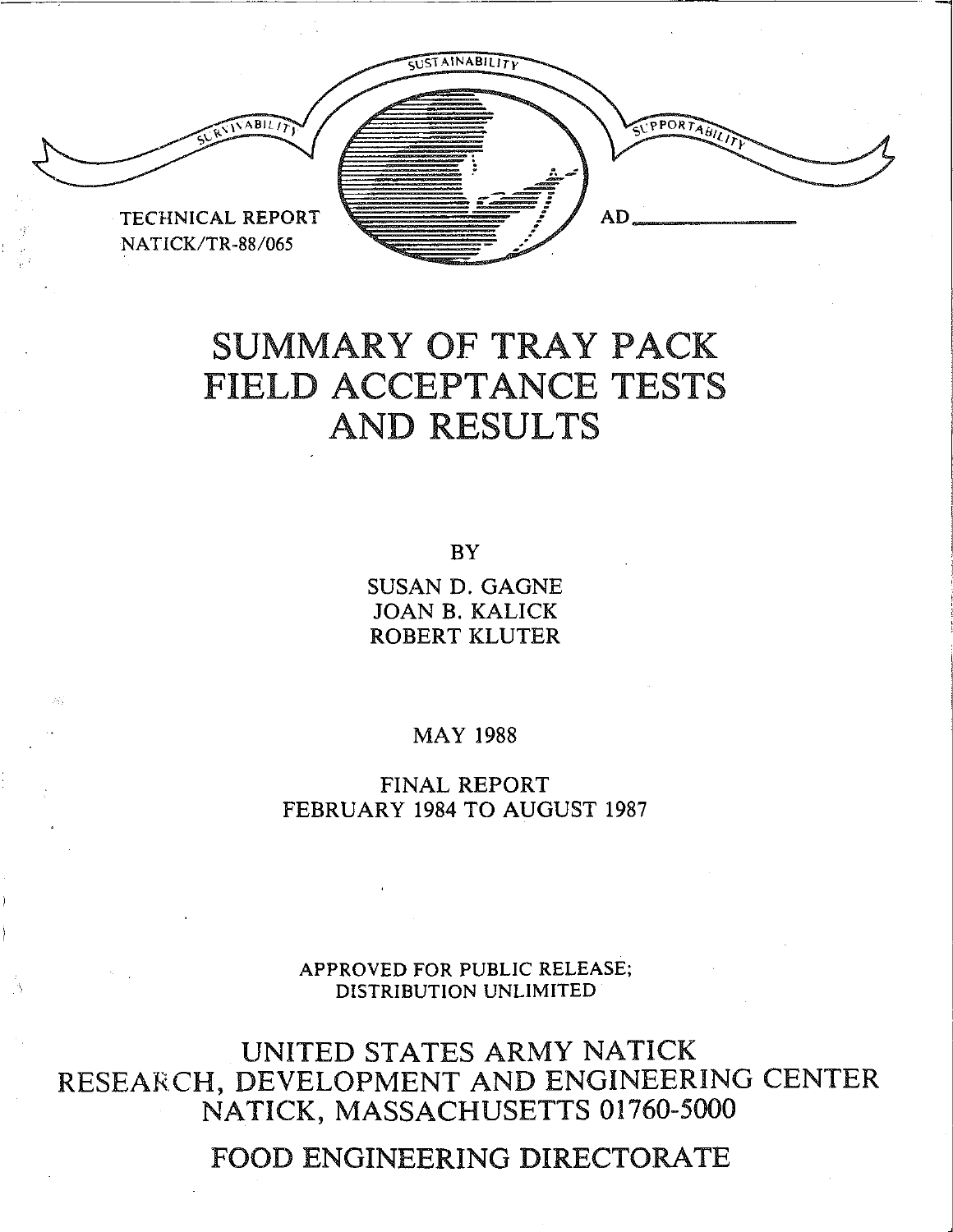#### DISCLAIMERS

The findings contained in this report are not to be construed as an official Department of the Army position unless so designated by other authorized documents,

Citation of trade names in this report does not constitute an official endorsement or approval of the use of such items.

#### DESTRUCTION NOTICE

#### For Classified Documents:

Follow the procedures in DoD 5200.22-M, Industrial Security Manual, Section II-19 or DoD 5200.1-R, Information Security Program Regulation, Chapter IX.

# For Unclassified/Limited Distribution Documents:

Destroy by any method that prevents disclosure of contents or reconstruction of the document.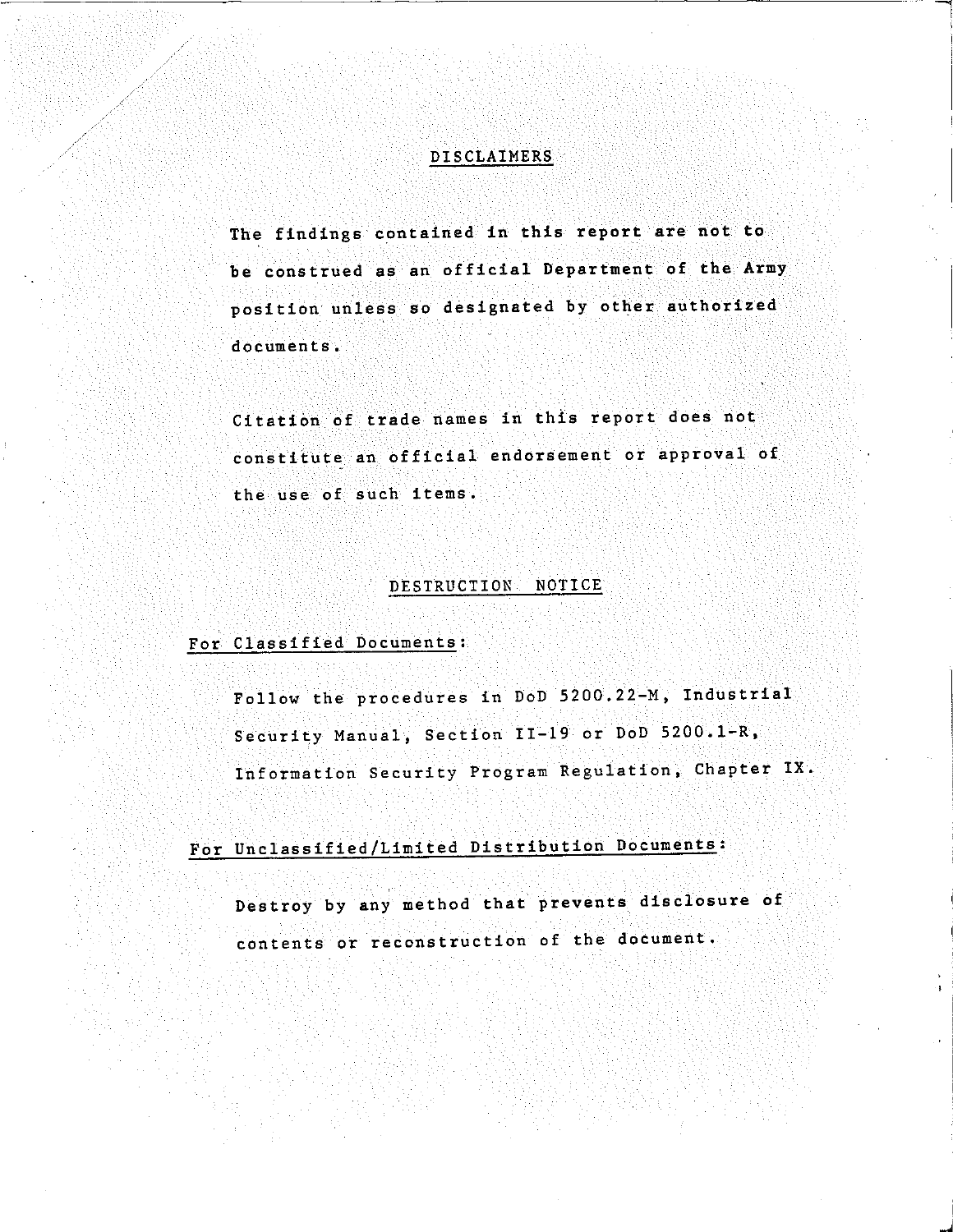|                                                        | <b>UNCLASSIFIED</b><br>SECURITY CLASSIFICATION OF THIS PAGE |                                                                                              |                                                                                                                                                                                                                                                                                                                                                                                                                                                                                                                                                                                                                                                                                                                                                                                                                                                                                                                                                                                                                        |                                                                                                            |                                                 | ADA199696                                   |                                   |
|--------------------------------------------------------|-------------------------------------------------------------|----------------------------------------------------------------------------------------------|------------------------------------------------------------------------------------------------------------------------------------------------------------------------------------------------------------------------------------------------------------------------------------------------------------------------------------------------------------------------------------------------------------------------------------------------------------------------------------------------------------------------------------------------------------------------------------------------------------------------------------------------------------------------------------------------------------------------------------------------------------------------------------------------------------------------------------------------------------------------------------------------------------------------------------------------------------------------------------------------------------------------|------------------------------------------------------------------------------------------------------------|-------------------------------------------------|---------------------------------------------|-----------------------------------|
|                                                        |                                                             |                                                                                              | <b>REPORT DOCUMENTATION PAGE</b>                                                                                                                                                                                                                                                                                                                                                                                                                                                                                                                                                                                                                                                                                                                                                                                                                                                                                                                                                                                       |                                                                                                            |                                                 |                                             | Form Approved<br>OMB NO 0704-018A |
|                                                        | 1a. REPORT SECURITY CLASSIFICATION<br>UNCLASSIFIED          |                                                                                              |                                                                                                                                                                                                                                                                                                                                                                                                                                                                                                                                                                                                                                                                                                                                                                                                                                                                                                                                                                                                                        | <b>1b. RESTRICTIVE MARKINGS</b>                                                                            |                                                 |                                             | Exp. Date: Jun 30, 196            |
|                                                        |                                                             | 2a. SECURITY CLASSIFICATION AUTHORITY                                                        |                                                                                                                                                                                                                                                                                                                                                                                                                                                                                                                                                                                                                                                                                                                                                                                                                                                                                                                                                                                                                        |                                                                                                            | 3. DISTRIBUTION/AVAILABILITY OF REPORT          |                                             |                                   |
|                                                        |                                                             | 2b. DECLASSIFICATION/DOWNGRADING SCHEDULE                                                    |                                                                                                                                                                                                                                                                                                                                                                                                                                                                                                                                                                                                                                                                                                                                                                                                                                                                                                                                                                                                                        |                                                                                                            | Approved for public release,<br>distribution:   | unlimited.                                  |                                   |
|                                                        |                                                             | A PERFORMING ORGANIZATION REPORT NUMBER(S)                                                   |                                                                                                                                                                                                                                                                                                                                                                                                                                                                                                                                                                                                                                                                                                                                                                                                                                                                                                                                                                                                                        |                                                                                                            | 5. MONITORING ORGANIZATION REPORT NUMBER(S)     |                                             |                                   |
|                                                        | NATICK/TR-88/065                                            |                                                                                              |                                                                                                                                                                                                                                                                                                                                                                                                                                                                                                                                                                                                                                                                                                                                                                                                                                                                                                                                                                                                                        |                                                                                                            |                                                 |                                             |                                   |
|                                                        |                                                             | 6a NAME OF PERFORMING ORGANIZATION                                                           | <b>6b. OFFICE SYMBOL</b><br>(If applicable)                                                                                                                                                                                                                                                                                                                                                                                                                                                                                                                                                                                                                                                                                                                                                                                                                                                                                                                                                                            |                                                                                                            | 78. NAME OF MONITORING ORGANIZATION             |                                             |                                   |
|                                                        | U.S. Army Natick                                            |                                                                                              | STRNC-WTP                                                                                                                                                                                                                                                                                                                                                                                                                                                                                                                                                                                                                                                                                                                                                                                                                                                                                                                                                                                                              |                                                                                                            |                                                 |                                             |                                   |
| Kansas St.                                             | 6c. ADDRESS (City, State, and ZIP Code)                     | Natick, MA 01760-5018                                                                        |                                                                                                                                                                                                                                                                                                                                                                                                                                                                                                                                                                                                                                                                                                                                                                                                                                                                                                                                                                                                                        |                                                                                                            | 7b. ADDRESS (City, State, and ZIP Code)         |                                             |                                   |
| <b>ORGANIZATION</b>                                    | <b>8a. NAME OF FUNDING / SPONSORING</b>                     |                                                                                              | <b>8b. OFFICE SYMBOL</b><br>(If applicable)                                                                                                                                                                                                                                                                                                                                                                                                                                                                                                                                                                                                                                                                                                                                                                                                                                                                                                                                                                            |                                                                                                            | 9. PROCUREMENT INSTRUMENT IDENTIFICATION NUMBER |                                             |                                   |
|                                                        | 8c. ADDRESS (City, State, and ZIP Code)                     |                                                                                              |                                                                                                                                                                                                                                                                                                                                                                                                                                                                                                                                                                                                                                                                                                                                                                                                                                                                                                                                                                                                                        |                                                                                                            | <b>10. SOURCE OF FUNDING NUMBERS</b>            |                                             |                                   |
|                                                        |                                                             |                                                                                              |                                                                                                                                                                                                                                                                                                                                                                                                                                                                                                                                                                                                                                                                                                                                                                                                                                                                                                                                                                                                                        | <b>PROGRAM</b><br>ELEMENT NO.                                                                              | <b>PROJECT</b><br>NO.                           | <b>TASK</b><br>NO.                          | WORK UNIT<br><b>ACCESSION NO</b>  |
|                                                        |                                                             |                                                                                              |                                                                                                                                                                                                                                                                                                                                                                                                                                                                                                                                                                                                                                                                                                                                                                                                                                                                                                                                                                                                                        | 1L162                                                                                                      | 786                                             | AH 99                                       | <b>BB110</b>                      |
| 12. PERSONAL AUTHOR(S)<br>13a. TYPE OF REPORT<br>Final | <b>16. SUPPLEMENTARY NOTATION</b>                           |                                                                                              | Summary of Tray Pack Field Acceptance Tests & Results<br>Susan D. Gagne, Joan B. Kalick, Robert Kluter<br>13b TIME COVERED<br>FROM Feb $84$ $704$ ug $87$ 1988, May                                                                                                                                                                                                                                                                                                                                                                                                                                                                                                                                                                                                                                                                                                                                                                                                                                                    | 14. DATE OF REPORT (Year, Month, Day)                                                                      |                                                 | <b>15. PAGE COUNT</b><br>25                 |                                   |
| 17 <sub>1</sub><br><b>FIELD</b>                        | <b>COSATI CODES</b><br><b>GROUP</b>                         | <b>SUB-GROUP</b>                                                                             | 18. SUBJECT TERMS (Continue on reverse if necessary and identify by block number)<br>TEST AND EVALUATION                                                                                                                                                                                                                                                                                                                                                                                                                                                                                                                                                                                                                                                                                                                                                                                                                                                                                                               |                                                                                                            | FIELD TESTS                                     |                                             |                                   |
|                                                        |                                                             |                                                                                              | ACCEPTANCE TESTS<br>MILITARY RATIONS                                                                                                                                                                                                                                                                                                                                                                                                                                                                                                                                                                                                                                                                                                                                                                                                                                                                                                                                                                                   |                                                                                                            | FOOD SERVICE<br>TRAY PACK(S)                    | <b>FEEDING</b><br><b>RATINGS</b><br>MENU(S) | <b>MEALS</b><br>FOOD              |
|                                                        |                                                             | 20 DISTRIBUTION/AVAILABILITY OF ABSTRACT<br><b>XI UNCLASSIFIED/UNLIMITED CJ</b> SAME AS RPT. | 19. ABSTRACT (Continue on reverse if necessary and identify by block number)<br>This project report summarizes the five phases of field acceptance tests of<br>73 Tray Pack items. The plan to field acceptance test and accelerate the<br>introduction of Tray Pack items into the supply system was approved by the<br>Armed Forces Product Evaluation Committee (AFPEC) on 12 May 1983.<br>requirements cull for testing with the Army, Marines, and Air Force.<br>test methodology required a minimum of two companies for each field test.<br>All items were rated on a 9-point Hedonic scale (9=very good; 1=very poor)<br>by a minimum of 48 subjects. From February 1984 to August 1987, the 73<br>items had undergone a total of 12 field tests. The 14-day, 2 meal/day, cyclid<br>menu includes the best items from the 73 rated items based on field<br>acceptance data. A status of developed items is as follows:<br>standardized and 9 items have been deleted from the program.<br><b>OD DTIC USERS</b> | 21 ABSTRACT SECURITY CLASSIFICATION<br>UNCLASSIFIED<br>22b TELEPHONE (Include Area Code) 22c OFFICE SYMBOL |                                                 |                                             | The<br>The<br>64 items are        |
|                                                        | 220. NAME OF RESPONSIBLE INDIVIDUAL<br>Susan D. Gagne       |                                                                                              |                                                                                                                                                                                                                                                                                                                                                                                                                                                                                                                                                                                                                                                                                                                                                                                                                                                                                                                                                                                                                        | $(617) 651 - 4768$                                                                                         |                                                 | STRNC-WTP                                   |                                   |
| DD FORM 1473, 84 MAR                                   |                                                             |                                                                                              | 83 APR edition may be used until exhausted.                                                                                                                                                                                                                                                                                                                                                                                                                                                                                                                                                                                                                                                                                                                                                                                                                                                                                                                                                                            |                                                                                                            |                                                 | SECURITY CLASSIFICATION OF THIS PAGE        |                                   |

 $\sim$ 

والمستنصب

**न स्वयं नय**े राष्ट्रपत्नातु <del>चन्नानः ।</del><br>जन्म

والمتوافقة

an an Aonaichte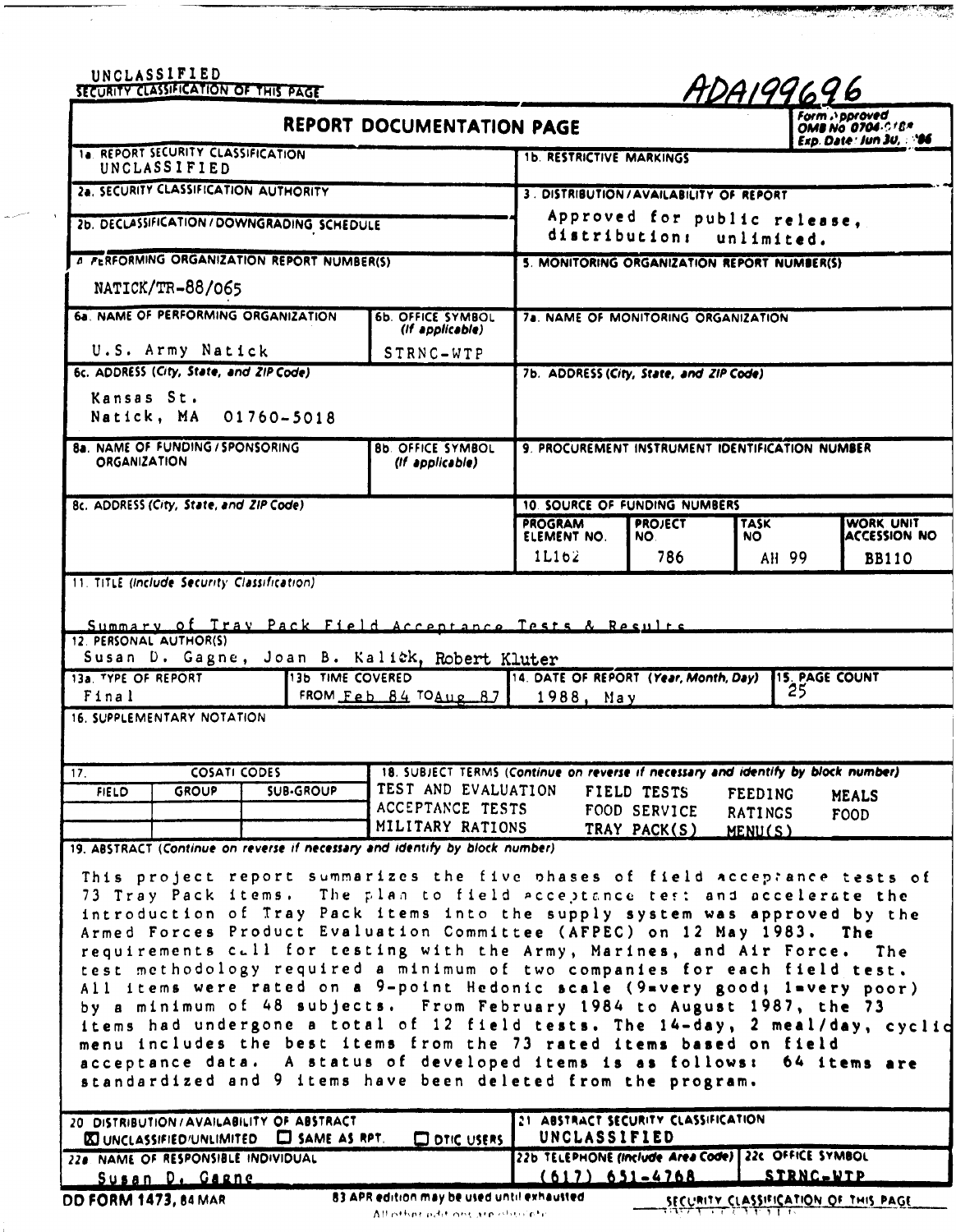#### PREFACE

 $\ge$ -Tray Pack foods are one of the primary rations for the new Army Combat Field Feeding System. Troop acceptance and product quality are essential for a successful implementation of the total system. Field testing allowed Natick to accumulate a large data base on troop food likes and, just as importantly, dislikes, while participating in field exercises. Our major objective is to provide troops with the foods they want for one or two hot meals each day. From the field acceptance test data, Natick has been able to successfully reformulate many items, modify others, and engineer several new items. This report brings together all of the acceptance data from the five phases of field acceptance testing. *racceptance* testing. *racceptance* testing. *rate*  $\mathcal{D}(\mathcal{L}(\mathcal{L})) = \mathcal{L}(\mathcal{L}(\mathcal{L}(\mathcal{L})) \times \mathcal{L}(\mathcal{L}(\mathcal{L})) = \mathcal{L}(\mathcal{L}(\mathcal{L}))$ 

 $\lambda$  . The set of  $\lambda$  is the set of  $\lambda$ 





 $A - I$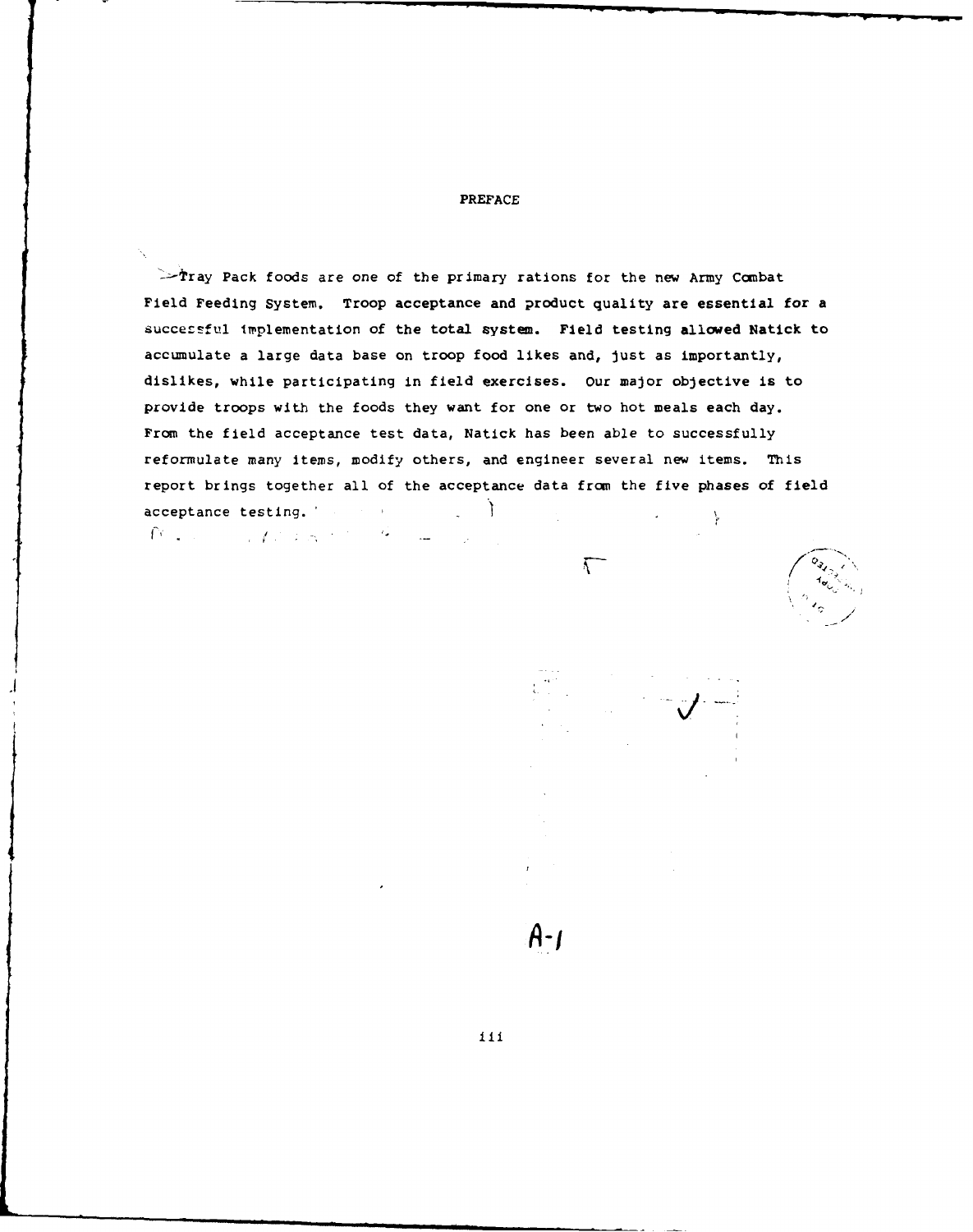#### ACKNOWLEDGEMENTS

We wish to thank the many members of Natick's Food Engineering Directorate involved with Tray Pack foods for providing the best possible products for the tests on an accelerated basis, and the Science and Advanced Technology Directorate for providing excellent support both on and off the field test sites. In particular, we would like to thank Barbara Edelman and Captain Robert Stretch for laying excellent groundwork for these field tests.

Additionally, we would like to thank the members of the Armed Forces Product Evaluation Committee **(AFPEC),** specifically, Chairman, **COL** David **D.** Dee, USA, Ms. Alice Skinner, USA, Ms. Genie Wagner, USN, Ms. Mary Alice Moring, USMC, and Ms. Shirley Townsend, USAF, for their continued support and sincere interest in the Tray Pack program..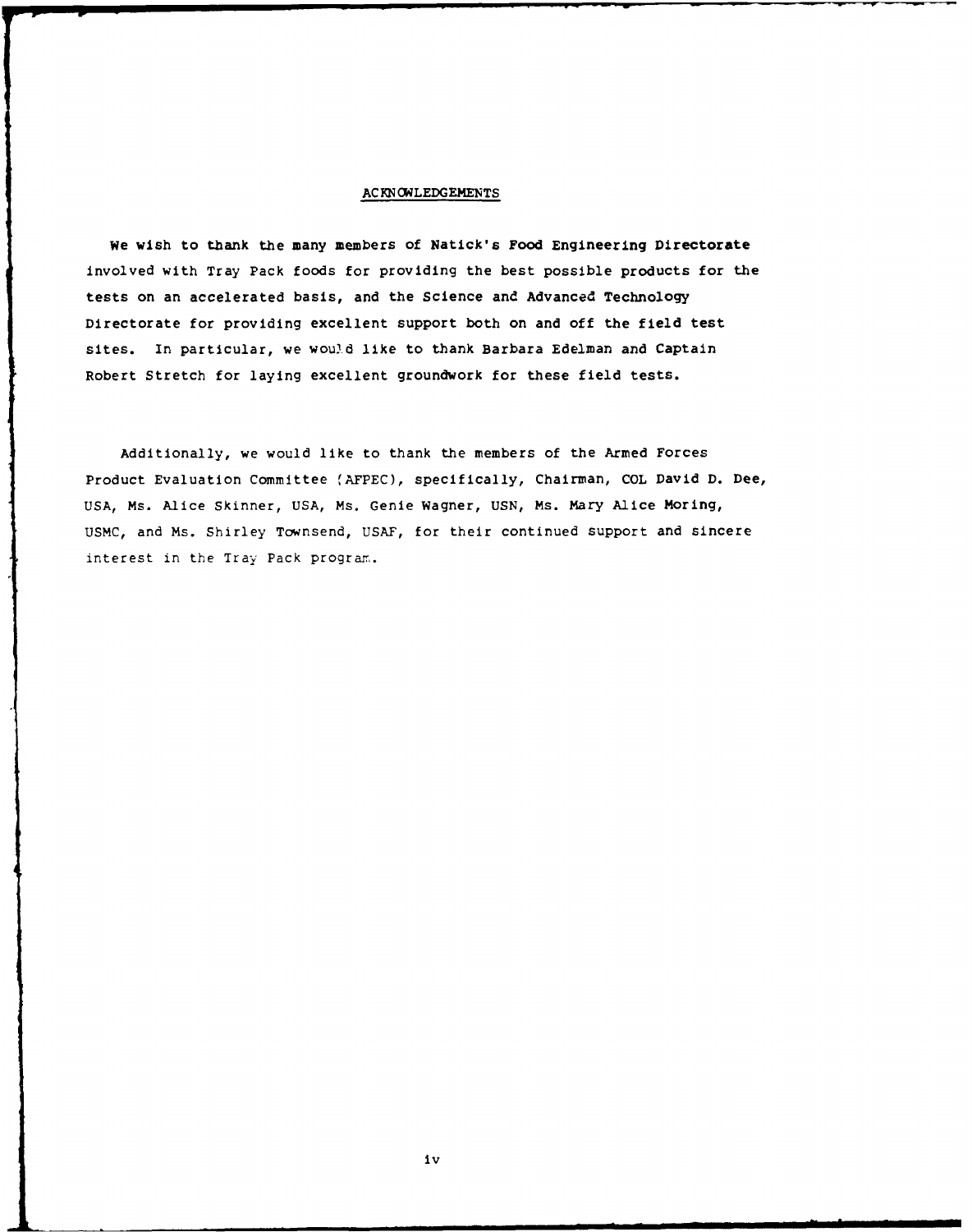TABLE OF CONTENTS

j

 $\overline{\mathbf{1}}$ 

 $\ddot{\ddot{\mathrm{}}}$ 

I

 $\overline{\mathcal{L}}$ 

|    |                                 | PAGE           |
|----|---------------------------------|----------------|
|    | Preface                         | 111            |
|    | Acknowledgements                | iv             |
|    | List of Tables                  | v1             |
| 1. | INTRODUCTION                    | 1              |
|    | a. Background                   | ı              |
|    | b. Project Methodology          | $\mathbf{1}$   |
| 2. | TESTING SCHEDULE                | 3              |
|    | a. Phase One                    | 3              |
|    | b. Phase Two                    | 5              |
|    | c. Phase Three                  | $\overline{7}$ |
|    | d. Phase Four                   | 8              |
|    | e. Phase Five                   | 10             |
| 3. | <b>SUMMARY</b>                  | 11             |
| 4. | <b>REFERENCES</b>               | 13             |
|    | <b>APPENDICES</b>               |                |
|    | a. Rating Summary by Service    | 14             |
|    | b. Standardized Tray Pack Items | 16             |
|    | c. Sample Item Questionnaire    | 17             |
|    | d. Sample Field Test Menu       | 18             |

**v**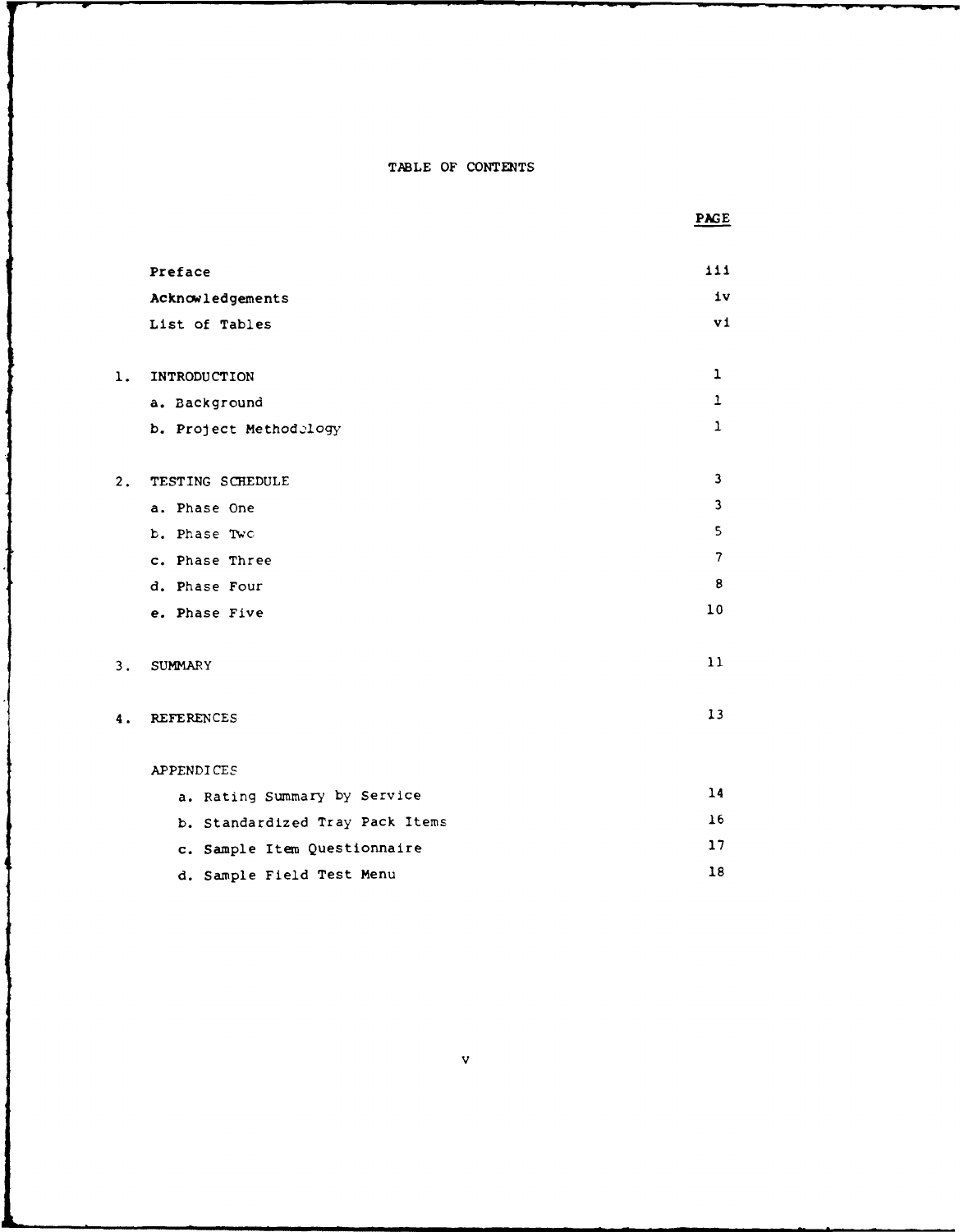#### LIST OF TABLES

#### TABLE **PAGE**

ļ

ł

١

Ł

|  |                                    | 1. Summary of Ratings for First Field Test  | 4  |
|--|------------------------------------|---------------------------------------------|----|
|  |                                    | 2. Summary of Ratings for Second Field Test | 6  |
|  |                                    | 3. Summary of Ratings for Third Field Test  | 7  |
|  |                                    | 4. Summary of Ratings for Fourth Field Test | 9  |
|  |                                    | 5. Summary of Ratings for Fifth Field Test  | 10 |
|  |                                    | 6. Number of Items Tested in Each Phase     | 11 |
|  | 7. Summary of Test Sites and Dates |                                             | 12 |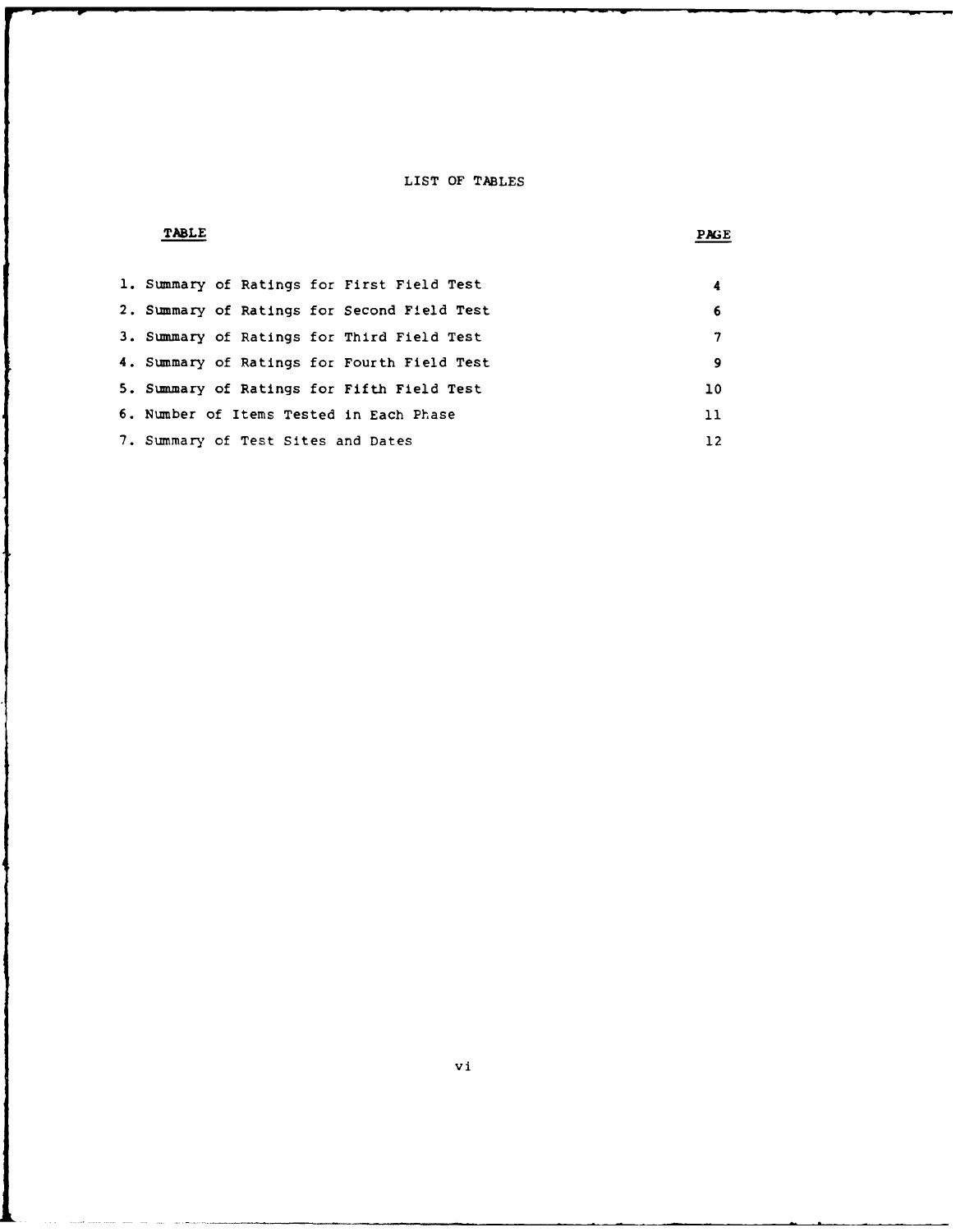#### INTRODUCTION

#### BACKGROUND:

Our combat forces in the future will be highly mobile, mechanized, and armor operating on an integrated battlefield. A major effort by Natick in the recent past was to define and develop a system of food service that takes maximum advantage of new food and packaging technology to provide mobility, flexibility, and responsiveness in the delivery of quality, hot meals to all troops on the battlefield.

The Tray Pack is an individual menu item packaged in a half-steam table can. The can serves as <sup>a</sup>package, heating vessel, and serving tray. The number of servings per tray is 12 or 18. These items require only heating, such as in hot water. The advent of the Tray Packs has reduced food service labor and fuel and water usage in the field.

Through FY87, 73 Tray Pack items have undergone an accelerated field acceptance testing schedule. The 73 items were divided into 44 primary items which originally made up the 14-day, 2 meals/day rotating menu, and <sup>29</sup> alternate items which would replace any of the primary items not found acceptable. A brief summary of the status of developed items is as follows:

### Status of Developed Items

| Primary |  | 39 items standardized; 5 items deleted           |  |  |
|---------|--|--------------------------------------------------|--|--|
|         |  | Alternate 25 items standardized; 4 items deleted |  |  |
| TOTAL   |  | 64 items standardized; 9 items deleted           |  |  |

#### PROJECT METHODOLOGY:

<sup>A</sup>plan to field acceptance test and accelerate the introduction of Tray Pack items into the supply system was approved by the Armed Forces Product Evaluation Committee (AFPEC) on 12 May 1983 $(1)$ . The requirements called for a minimum of three field tests (Army, Air Force, and Marine Corps) for the <sup>44</sup>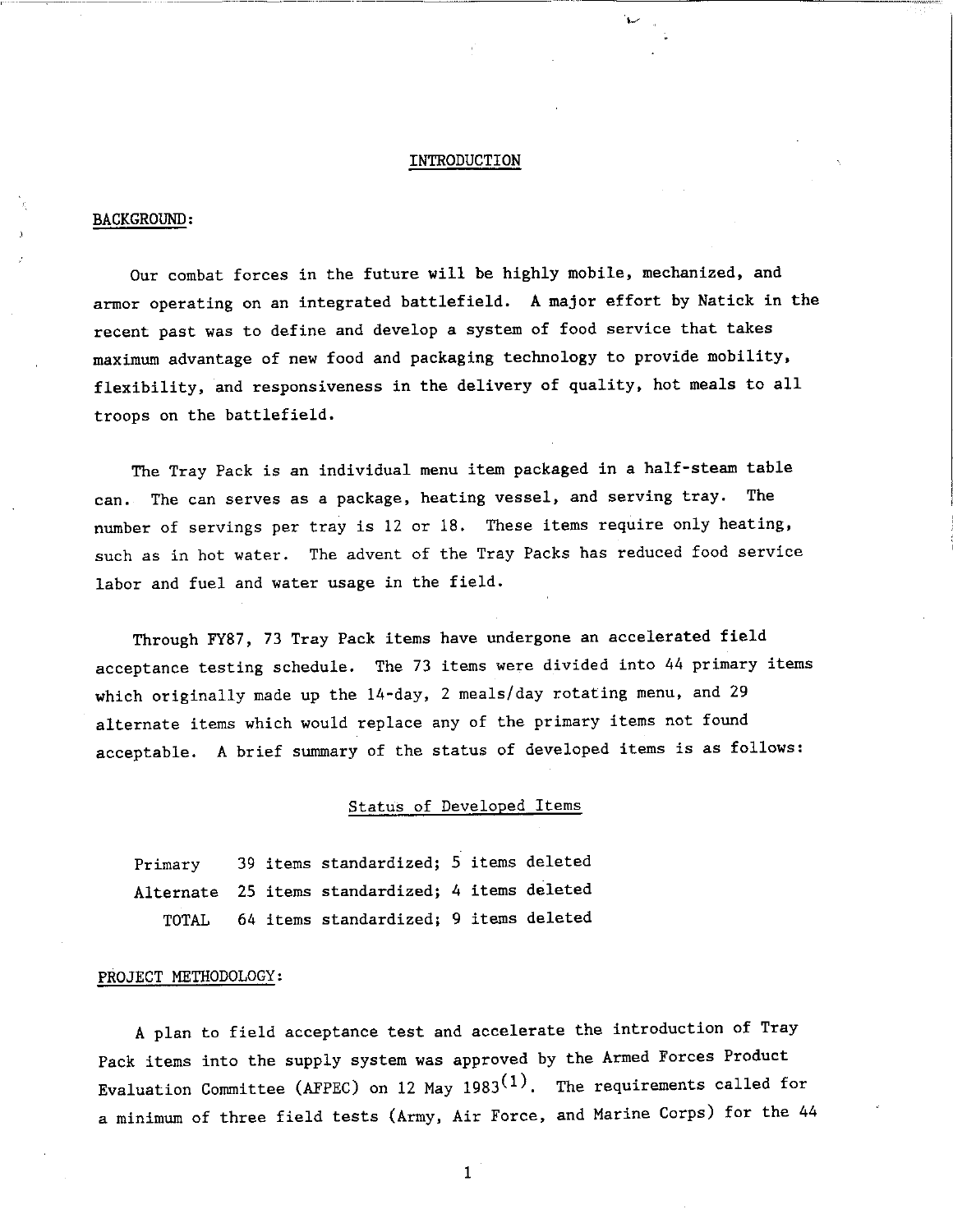primary items. The Army and Marine Corps supplied test sites for the exercises. The Air Force could not always provide test sites due to their limited test schedules, but had agreed to accept the results of the Army and Marine Corps tests. The 29 alternate items were tested under the same plan as the primary items.

The test methodology required a minimum of two companies for each field test. One group would be fed Tray Pack items, and the other group would be fed B or A Ration counterparts. The test menu would be approved by the Services. **All** items were to be rated on a 9-point hedonic scale **(1 =** extremely bad; **9** *=* extremely good) by a minimum of 48 subjects.

The following criteria for acceptance or rejection of Tray Pack food items were established: a Tray Pack item that received an average statistical rating of 6 or better would be considered acceptable. Conversely, a Tray Pack food item that received a rating significantly less than 5.0 would be considered unacceptable and would have to be reformulated. If the average hedonic rating of a food item fell between 5.0 and 6.0 it would be compared to a B Ration, or if not available, to an A Ration counterpart. If not statistically less acceptable than the counterpart, the Tray Pack item would be considered acceptable. If less acceptable than its courterpart, the Tray Pack item would have to be reformulated.

Although the test plan called for both A Ration and B Ration items to be used as Tray Pack counterparts, at the November 1983 AFPEC meeting, the Services expressed reservations about the advisability of using A Rations, stating that the use of A Rations should be kept to an absolute minimum  $(2)$ . In some cases, there would be no B Ration comparison item. When this occurred, each item would be judged by the same criteria as other items. However, if the rating fell between 5.0 and 6.0, the Services would decide on the acceptability.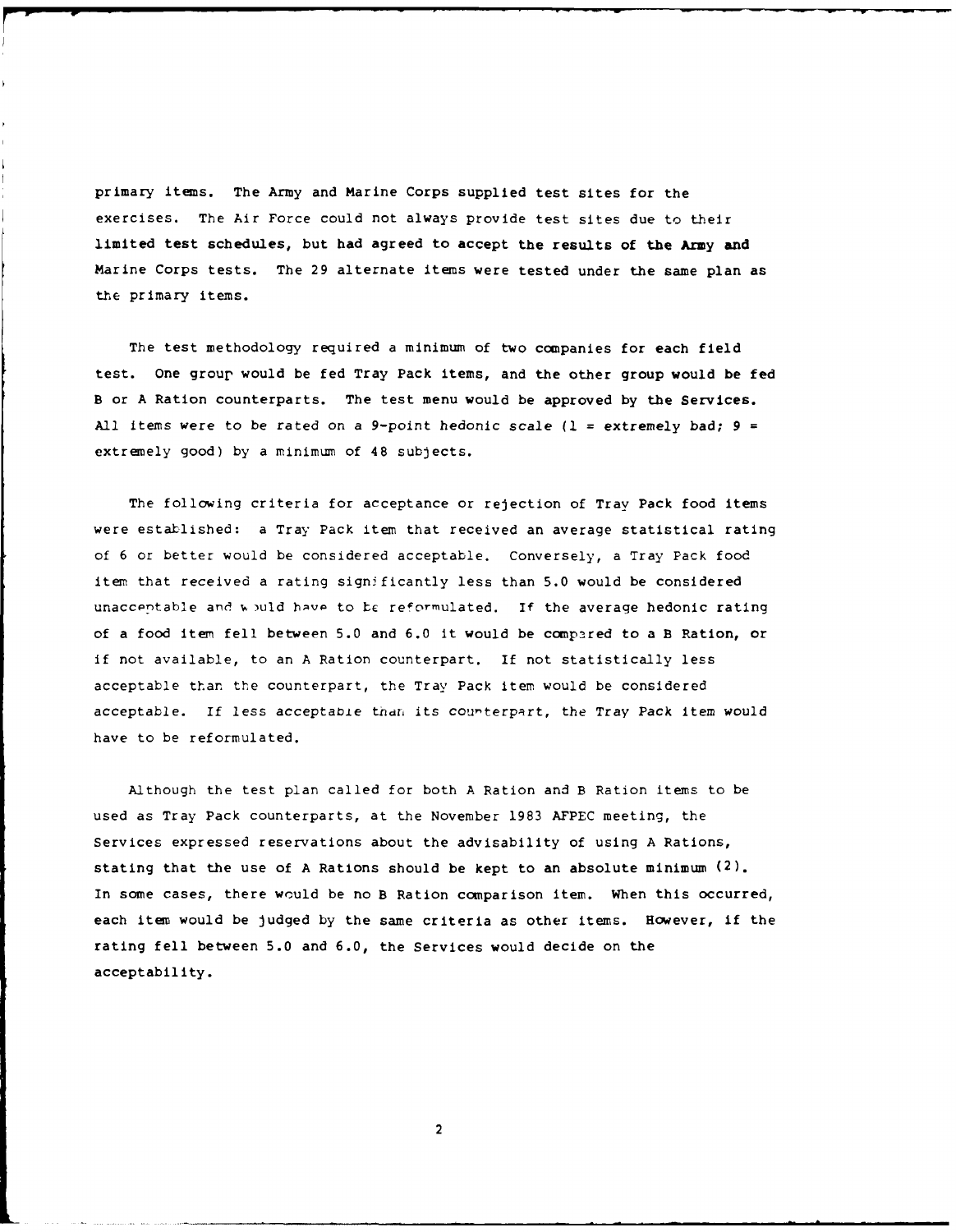#### TESTING **SCHEDULE**

#### Phase One:

The first of six field tests took place during **2Q85** with the Air Force, Marine Corps, and Army, respectively **(3).** Twenty-one items were scheduled to be tested. However, the acidity of the Three Bean Salad was incompatible with the trays' enamel coating and could not be used. Also, during the Air Force test, some of the Spice Cake had undissolved vitamin/mineral supplement tablets. Therefore, only 19 Tray Pack items, 17 primary items, and two alternate items were tested during Phase **1.**

The Air Force test was held 16-22 January 1984 at Eglin Air Force Base, FL. In accordance with Air Force policy, three hot meals were served each day. Meals were supplemented only by tread, butter, peanut butter, and assorted beverages. A range of 52 to 184 troops tested each item.

Several problems occurred with the Air Force test. The meals were served in a large, partially heated dining shelter; the Air Force airmen received three hot meals a day, whereas the Army and Marine Corps received only two. Also, some nontest foods were brought in and eaten, which undoubtedly affected the test results. The results should be interpreted with these differences in mind.

The Marine Corps test was held on 12-15 March 1984 at Fort Bragg, NC. The menu was the same except that Roast Beef and Baked Beans did not arrive in time to be tested. Two hot Tray Pack meals were served with the Meal, Ready-to-Eat (MRE) for lunch. Supplements included bread and butter, cereal, soup, salad, and assorted beverages. No nonapproved foods were apparent. A range of 49 to 196 troops tested each item.

The Army test was held on 13-26 March 1984 at Camp McCarl, Fayetteville, NC. The overall menu included all 19 Tray Pack products to be served in the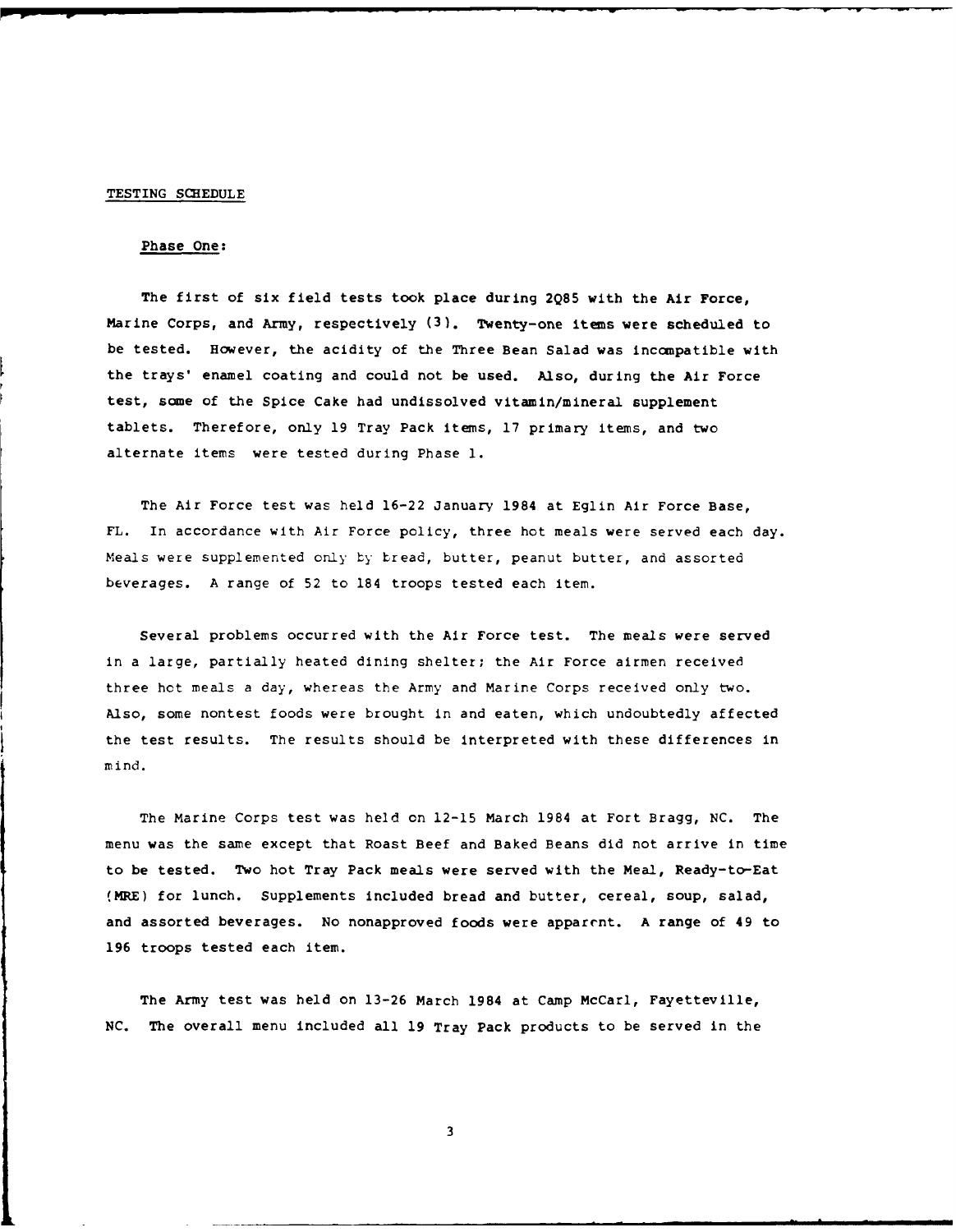morning and evening. The MRE was served for lunch. Supplements included bread, butter, soup, and assorted beverages. A range of 42 to 244 troops tested each item.

Consolidated sensory results for all three Services tested, including the <sup>B</sup> Ration counterpart ratings in parentheses, are found in Table 1, below.

ARMY ITEM AF MARINE 7.15 A 6.32 A 7.39 A Lasagna 8.27 A Beef Stew 7.25 A 7.36 A 5.29 A [2] (5.01) 6.61 A (4.84) 6.59 A (4.00) Eggs & Ham 7.31 A Frankfurters 3.00 R 6.20 A 6.25 A (6.80) 7.98 A (6. 78) 7.50 A (5.92) BBQ Beef 6.54 A (6.54) 6.51 A (6.35) 5.77 A [1] (6.23) Ham 6.64 A (4.90) Roast Beef 5.44 A [1] (6.57)  $\overline{\phantom{a}}$  $(5.82)$ Pepper Steak 6.48 A 6.37 A 7.49 A 5.77 A [1] (6.67) 7.17 A (6.33) 6.78 A (4.99) Pork Slices 6.04 A 6. 78 A Breakfast Bake 3.92 R 6.82 A (5.57) 6.87 A (5.42) Canadian Bacon 4.77 R (5.80)

TABLE 1. Summary of Ratings for First Field Test

| Green Beans $6.24$ A $(6.81)$                          |            |                  | $7.22 \text{ A} (6.57)$                              | 7.02 A (5.78)        |
|--------------------------------------------------------|------------|------------------|------------------------------------------------------|----------------------|
|                                                        |            |                  | Macaroni & Cheese 3.95 R (5.47) 5.38 A [1][2] (5.92) | 5.94 A [1][2] (5.43) |
| Escalloped Potatoes 5.49 A [1][2] (5.59) 6.41 A (5.44) |            |                  |                                                      | $6.04$ A $(5.02)$    |
| Baked Beans                                            |            | $4.46 \ R(5.90)$ | $--$ (6.31)                                          | $6.64$ A $(5.91)$    |
| Mixed Vegetables                                       |            |                  | $5.15$ A $[2]$ $(5.69)$ 6.79 A $(5.94)$              | 6.77 A (5.81)        |
| Spice Cake                                             | 6.12 A     |                  |                                                      |                      |
| Orange Nut Cake                                        | 3.16 R     |                  | $5.04$ [3]                                           | 5.96 A $[1]$         |
| Cherry Nut Cake                                        | 5.88 A [1] |                  | 4.35 R                                               | 5.66 A $[1]$         |
| Apple Dessert                                          |            | 6.69 A $(7.17)$  | 7.90 A                                               | 8.03 A (6.23)        |

[1] - Not Statistically Different (NSD) than 6.0 [2] - Not Statistically Different (NSD) than B Ration counterpart [3] - AFPEC Decision

- $A Accept$
- $R Refect$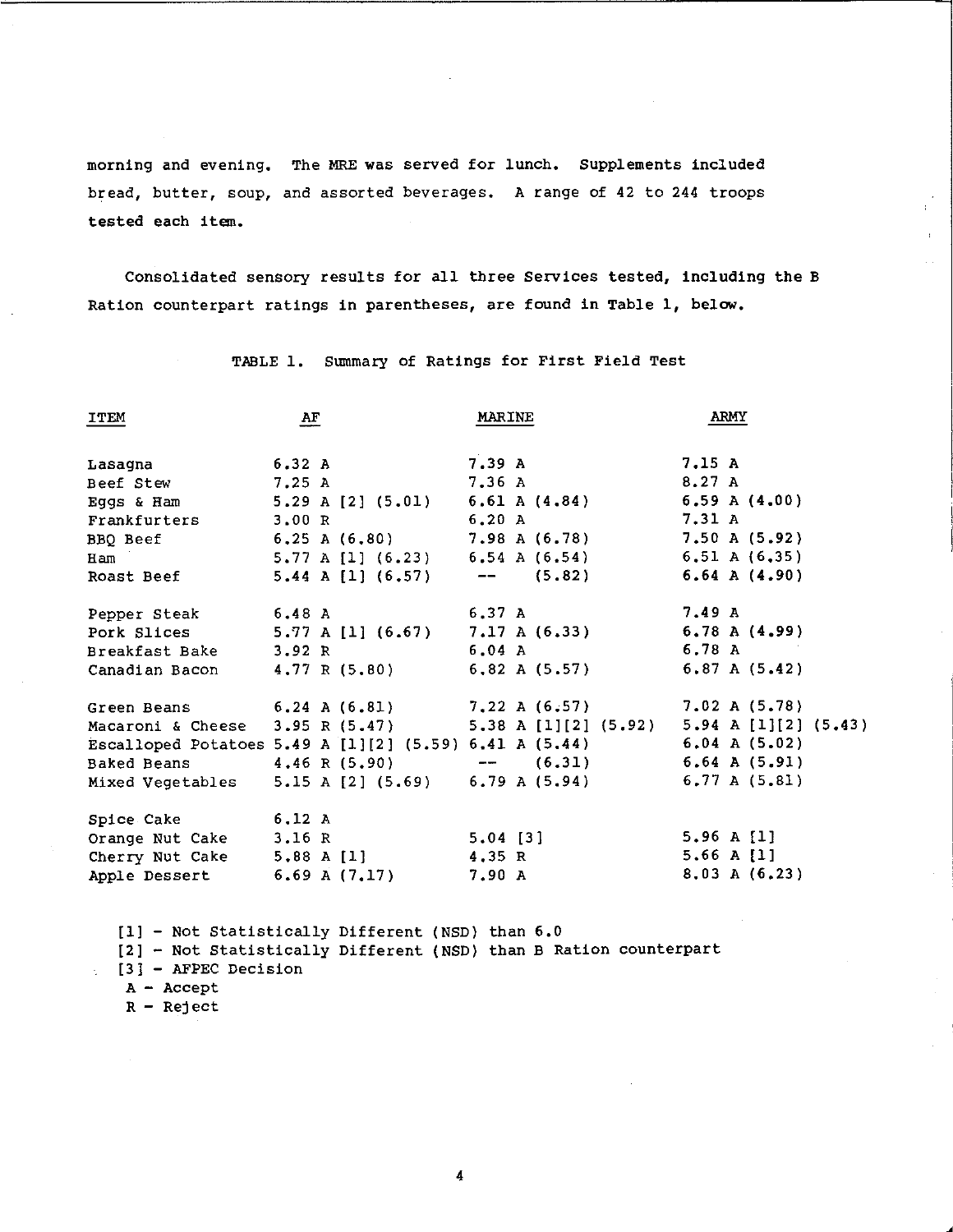From Table **1,** Orange Nut Cake was clearly below the established quality level, and Cherry Nut Cake required an AFPEC decision due to its ratings of below 6 but above **5** in two cases (4). Both items have been dropped from the program. All other items were standardized and became available for procurements.

#### Phase Two

The second of five tests took place during 1Q85 with the Air Force, Marine Corps, and Army (5). Twenty-one primary Tray Pack items were scheduled for testing with 15 B Ration comparison items.

The Air Force test was held 13-20 September 1984 at Eglin Air Force Base, FL. In accordan-e with Air Force policy, three hot meais each day were served. Only 17 Tray Pack items were tested, since Turkey/Gravy, Blueberry Cake, Rice, and Carrots were not received in time. Supplements included bread, butter, cereal, fruit, soup, salad, and assorted beverages. A range of condiments (salt, pepper, mustard, catsup, sugar, hot sauce, and coffee creamer) were also supplied. A range of 31 to 83 troops tested the items.

The Marine Corps test was conducted during 18-22 September 1984 at Fort Bragg, Fayetteville, NC. Eighteen items were tested since Turkey/Gravy, Chocolate Cake and Blueberry Cake did not arrive in time. Two hot Tray Pack meals were served each day. The MRE was eaten for lunch. Meal supplements included bread, butter, salad, soup, and beverages. Condiments, as with the Air Force Test, were also included. A range of 72 to 89 troops tested the items.

The Army test was conducted during 22-26 October 1984 at Fort Bragg, Fayetteville, NC. All 21 items were tested. Meal supplements included bread, butter, cereal, fruit, soup, salad, and beverages. The full complement of condiments was again available. A range of 40 to 83 troops tested the items.

Consolidated sensory results from all three Services tested, including the B Ration results in parenthesis, are found in Table 2.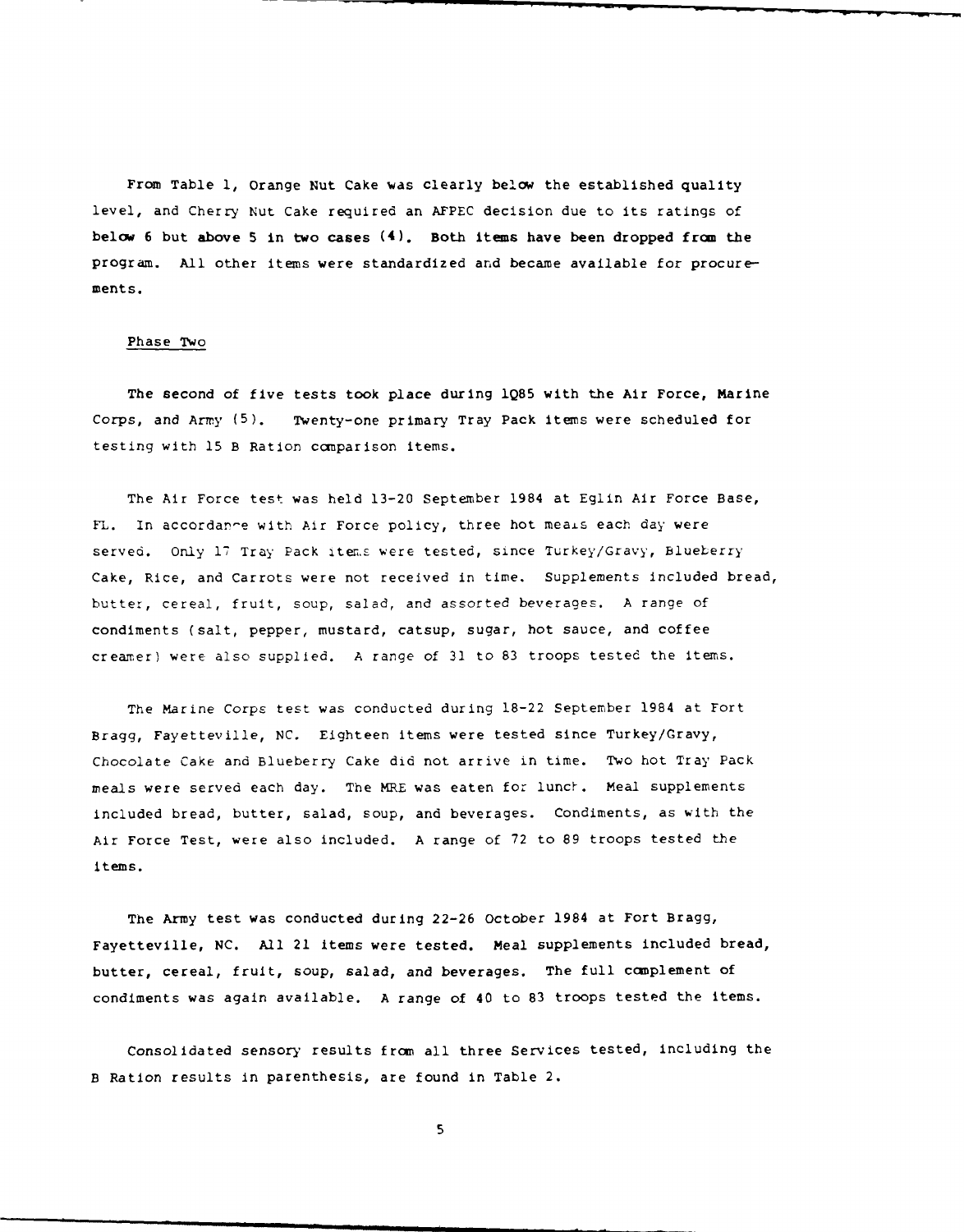| TABLE 2. Summary of Ratings for Second Field Test 2/ |  |  |  |  |
|------------------------------------------------------|--|--|--|--|
|                                                      |  |  |  |  |

| ITEM                                                               | $\mathbf{A}$ F      | <b>MARINE</b>                                                                                                                                                                                                                                                                                                                      | <b>ARMY</b>       |
|--------------------------------------------------------------------|---------------------|------------------------------------------------------------------------------------------------------------------------------------------------------------------------------------------------------------------------------------------------------------------------------------------------------------------------------------|-------------------|
|                                                                    |                     |                                                                                                                                                                                                                                                                                                                                    |                   |
| Pork Sausage Links 5.75 [1] A                                      |                     | 6.39 A                                                                                                                                                                                                                                                                                                                             | 6.65 A            |
| Noodles, Buttered 5.02 [3]                                         |                     | 5.22 [1] A                                                                                                                                                                                                                                                                                                                         | 6.13A             |
| Potatoes, Sw, Gl 4.81 [3]                                          |                     | 4.97 [3]                                                                                                                                                                                                                                                                                                                           | $6.24\;A$         |
| Spice Cake 6.74 A (6.64) 6.40 A (7.24) 6.69 A (6.48)               |                     |                                                                                                                                                                                                                                                                                                                                    |                   |
| Meatloaf w/Gravy 5.43 [1] A (5.66) 5.90 [1] A (5.54) 6.00 A (3.37) |                     |                                                                                                                                                                                                                                                                                                                                    |                   |
| Potato Salad 5.12 [2] A (5.11) 5.84 [1] A (6.23) 4.99 [2] A (3.88) |                     |                                                                                                                                                                                                                                                                                                                                    |                   |
| Peas and Mushrooms $6.54$ A $(6.94)$ $6.53$ A $(6.15)$             |                     |                                                                                                                                                                                                                                                                                                                                    | $6.67$ A (5.92)   |
| Cream, Grd, Beef 5.60 [1] A (6.30) 6.05 A (6.45)                   |                     |                                                                                                                                                                                                                                                                                                                                    | 6.02 A (5.85)     |
| Potatoes w/Butter 6.10 A (5.76) 6.15 A (5.70)                      |                     |                                                                                                                                                                                                                                                                                                                                    | 6.27 A (5.68)     |
| Apple Coffee Cake 6.62 A 6.41 A                                    |                     |                                                                                                                                                                                                                                                                                                                                    | $6.49$ A $(6.67)$ |
| Chicken, w/Gravy 5.27 [3] (7.14) 5.54 [3] (7.08) 6.52 A (6.78)     |                     |                                                                                                                                                                                                                                                                                                                                    |                   |
| Chocolate Cake $4.63 R (6.68)$                                     |                     | $\overline{4}$ and $\overline{4}$ and $\overline{4}$ and $\overline{4}$ and $\overline{4}$ and $\overline{4}$ and $\overline{4}$ and $\overline{4}$ and $\overline{4}$ and $\overline{4}$ and $\overline{4}$ and $\overline{4}$ and $\overline{4}$ and $\overline{4}$ and $\overline{4}$ and $\overline{4}$ and $\overline{4}$ and | 4.83 R $(7.46)$   |
| Egg Loaf w/Cheese 2.95 R (4.82) 3.33 R (5.24)                      |                     |                                                                                                                                                                                                                                                                                                                                    | 4.09 R(4.01)      |
| Egg Loaf w/Mushrooms 3.59 R (6.23) 3.97 R (6.02)                   |                     |                                                                                                                                                                                                                                                                                                                                    | 4.65 R $(3.67)$   |
| Whole Corn 6.39 A $(7.07)$ 6.34 A                                  |                     |                                                                                                                                                                                                                                                                                                                                    | $6.83$ A $(5.91)$ |
| Chicken a la King 6.61 A (6.92) 6.30 A (6.83) 7.38 A (6.60)        |                     |                                                                                                                                                                                                                                                                                                                                    |                   |
| Chocolate Pudding 5.52 [1] A (6.57) 5.49 [3] (6.64)                |                     |                                                                                                                                                                                                                                                                                                                                    | 4.71 R $(6.65)$   |
| Turkey S1 w/Gravy [4]                                              |                     | [4]                                                                                                                                                                                                                                                                                                                                | 6.85A             |
| Blueberry Cake                                                     | $\left\{ 4\right\}$ | $\left\{ 4\right\}$                                                                                                                                                                                                                                                                                                                | 6.51 A            |
| White Rice                                                         | [4]                 | 6.59 A $(6.15)$ 7.07 A $(6.37)$                                                                                                                                                                                                                                                                                                    |                   |
| Sliced Carrots                                                     | [4]                 | 6.59 [2] A $(5.74)$ 6.17 A $(6.36)$                                                                                                                                                                                                                                                                                                |                   |

**[1l** - NSD than 6.0 (2] - NSD than B Ration Counterpart **[3]** - AFPEC decision (4] - Item unavailable; not surveyed **A** - Accept R - Reject

From Table 2, three items required an AFPEC decision - Buttered Noodles, Glazed, Sweet Potatoes, and Roast Chicken with Gravy (6). These items were accepted with necessary formulation changes. Three items were found unacceptable - Chocolate Cake, Egg Loaf with Cheese, and Egg Loaf with Mushrooms. However, Chocolate Cake was not dropped fron the system, but major reformulation was necessary. A retest was done later. Chocolate Pudding was rejected **by** the Army, but was accepted **by AFPEC.** A retest of Chocolate Pudding was conducted later.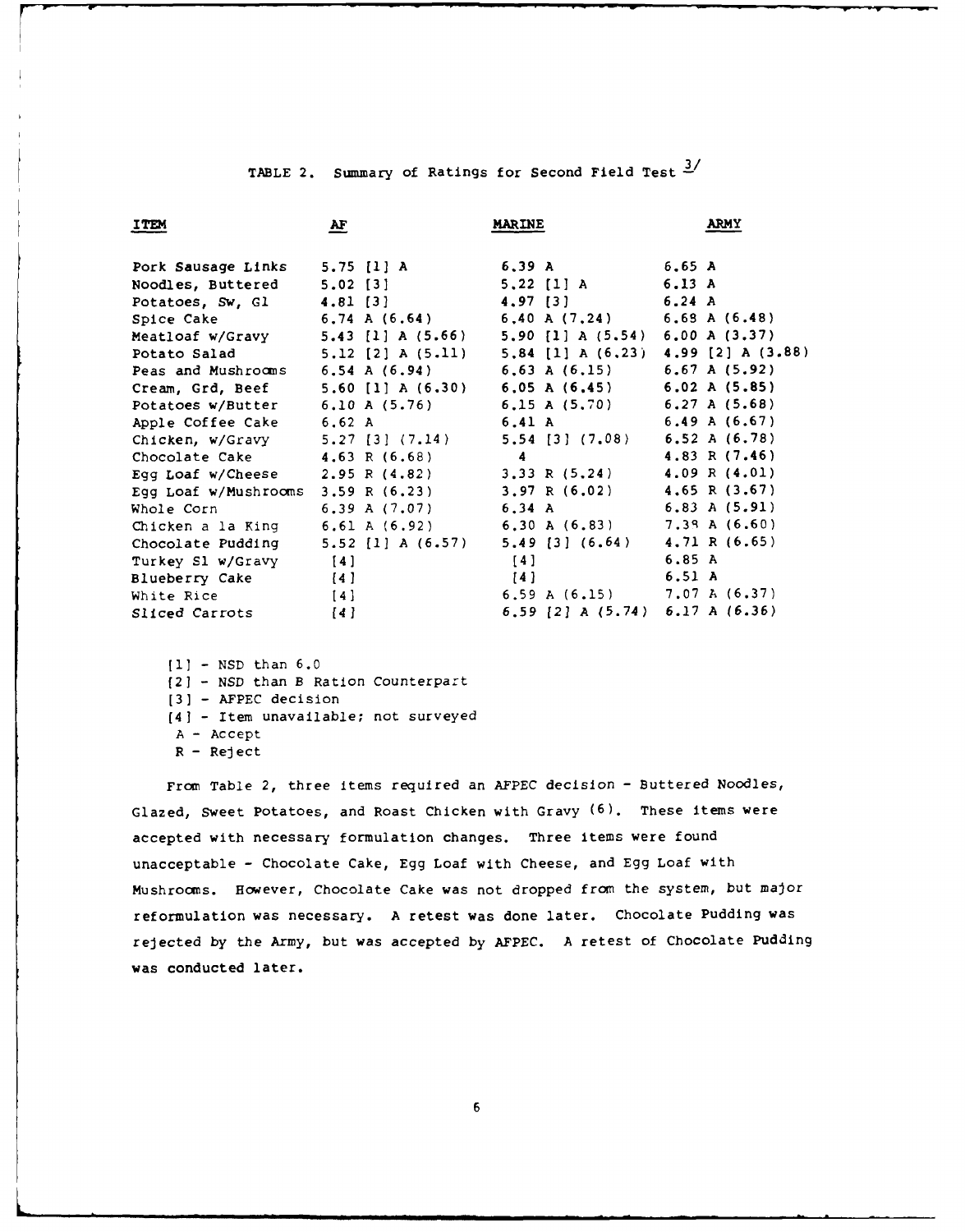#### Phase Three:

The third of five field tests took place during 4Q85 **(7).** Seventeen Tray Pack items were tested with the Marine Corps and Army. Fifteen items were alternates and two were primary items retested. The experimental design and methodology were consistent with testing used for the primary items.

The Marine Corps test was held 5-8 July 1985 at Pickel Meadows Training Area, Bridgeport, CA. All 17 items were tested and were supplemented by bread, butter, condiments, and assorted beverages. Some nonapproved food items were observed during the test period, such as commercial snacks and candies. A range of 64 to 102 troops tested the items.

The Army test was conducted on 22-25 September 1985 at Fort Devens, MA. All 17 items were tested and supplemented with bread, butter, condiments, and assorted beverages. No nonapproved foods were observed during the test. A range of 56 to 104 troops tested the items.

Consolidated sensory results from the Marine Corps and Army, including the B ration counterpart ratings in parenthesis, are found in Table 3.

| <b>ITEM</b>              | MARINE            | ARMY                |
|--------------------------|-------------------|---------------------|
| Beef Pot Roast           | 6.9A              | 6.6 A $(6.0)$       |
| Beef Tips w/Gravv        | $\lceil 4 \rceil$ | 6.4A                |
| Chicken Breast w/Gravy   | $[4]$             | 6.4A                |
| Chili Con Carne          | 7.7 A (5.3)       | 6.9 A $(6.2)$       |
| Spaghetti w/Meatballs    | 7.6A(6.3)         | 6.6 A(5.0)          |
| Stuffed Peppers          | 7.0A              | 6.6 A               |
| Swedish Meatballs        | 7.2A              | 6.0A                |
| Spanish Rice             | 7.0 A(5.7)        | 6.6A(6.2)           |
| Corn, Cream Style        | 7.7 A(6.5)        | 6.8A(6.2)           |
| Carrots, Glazed          | 7.1 A (5.2)       | 6.1 A(5.2)          |
| Beans, Lima              | 6.3 A(4.8)        | 5.6 A $[1]$ $(5.0)$ |
| Peas & Carrots           | 7.1 A             | 6.0 A(5.8)          |
| <b>Blueberry Dessert</b> | 6.8A              | 6.6A                |
|                          |                   |                     |

TABLE 3. Summary of Ratings for Third Field Test  $\frac{5}{1}$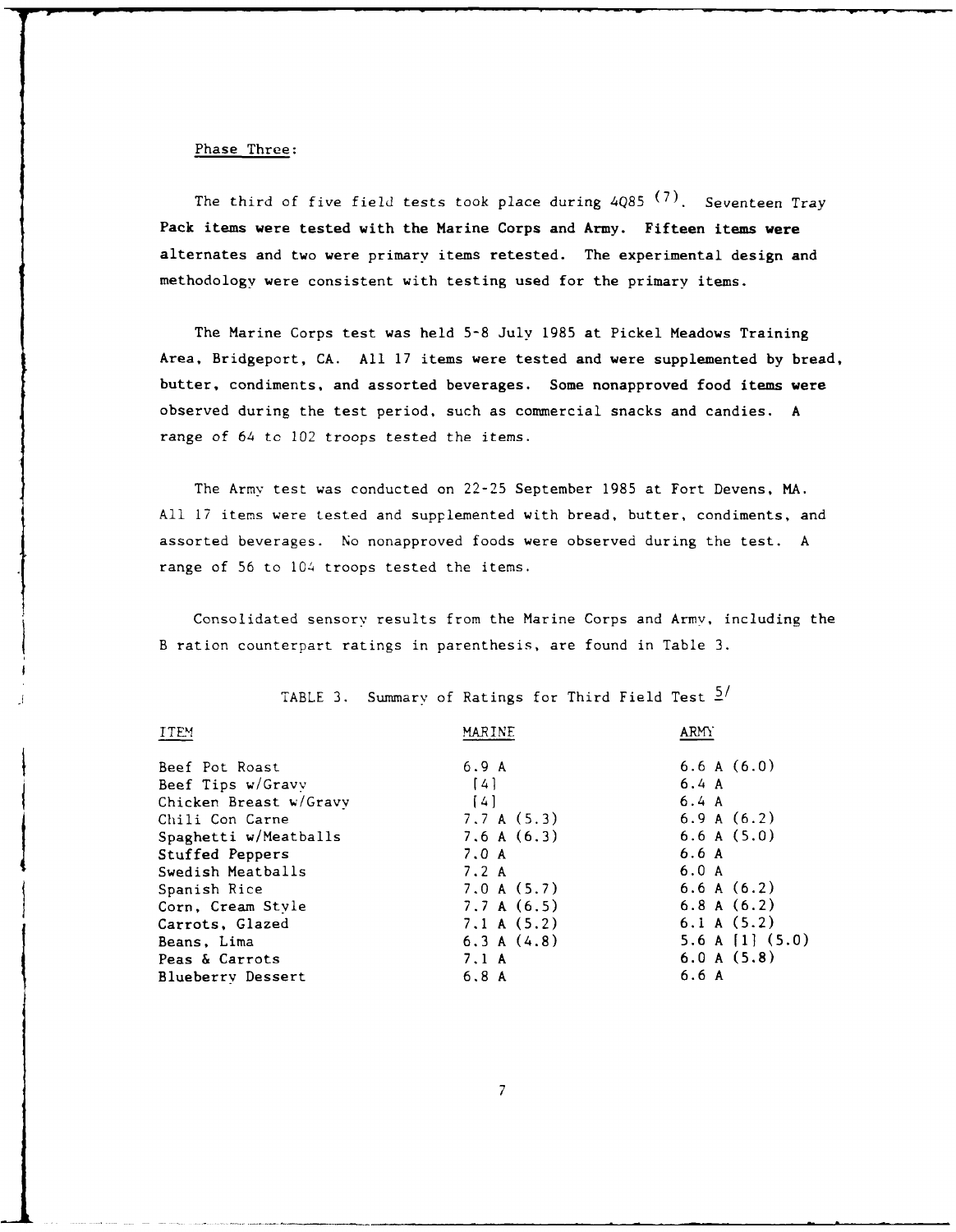#### TABLE 3. Summary of Ratings for Third Field Test (cont'd)

| <b>ITEM</b>       | <b>MARINE</b> | <b>ARMY</b>     |
|-------------------|---------------|-----------------|
| Cherry Dessert    | 7.2 A         | 7.0 A           |
| Chocolate Cake    | 151           | 4.9 R [2] (6.7) |
| Chocolate Pudding | 〔5〕           | 5.7 A $[3]$     |
| Fruit Cake        | 4.1R          | 4.4 R           |

**[11** - NSD than 6.0 [21 - NSD than B Ration counterpart **(31** - Not significantly less than 6.0 [4] - Item unavailable; not surveyed **[51 -** Incorrect procurement provided; not surveyed A - Accept R - Reject

All items except three--Chocolate Cake, Chocolate Pudding, and Fruit Cake- were found acceptable. Chocolate Cake and Chocolate Pudding were retested during Phase Four. Fruit Cake was dropped from the system.

#### Phase Four:

The fourth of five field teste took place during 2Q86 with the Air Force, Army, and Marine Corps **(9).** Fourteen menu items were scheduled to be field acceptance tested per the criteria for the primary items. Macaroni Salad was not available for the test due to lack of production bids; therefore, 13 items were tested. Eleven alternate items were tested, which included two previously partially tested items. Two primary items required retesting.

The Air Force test was conducted 5-18 January 1986 at Eglin Air Force Base, FL. Both Tray Pack and B Ration meals were supplemented with bread, butter, salad, a full range of condiments, and assorted beverages. A range of 66 to **99** troops tested the Tray Pack items.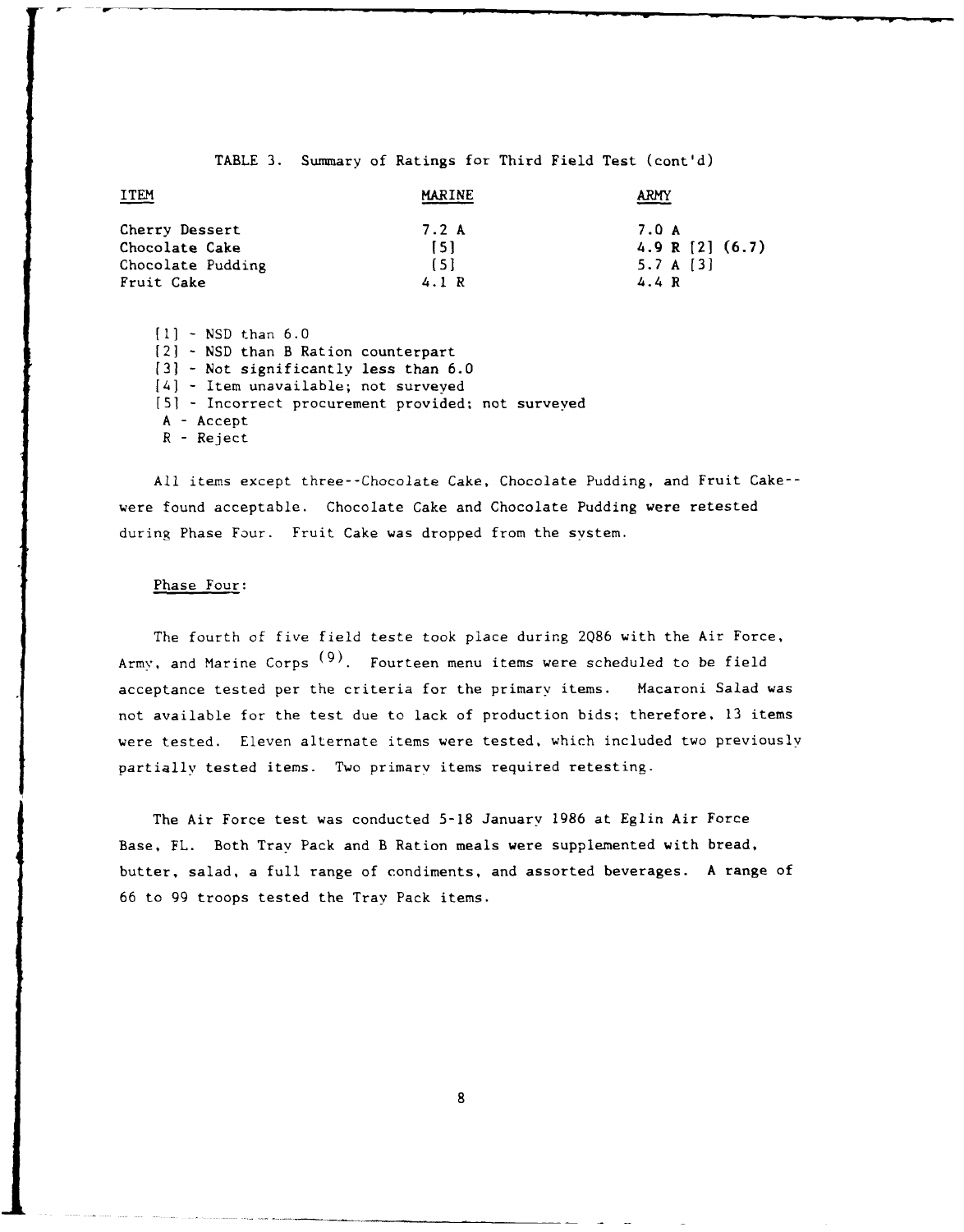The Army test was conducted **23-28** February **1986** at Fort Polk, **LA. All** meals were supplemented with bread, butter, soup, salad, condiments, and assorted beverages. **A** range of **81** to 94 troops tested the items.

The Marine Corps test was conducted **10-13** March **1986** at Fort Bragg, **NC. All** meals were supplemented with bread, butter, soup, salad, condiments, and assorted beverages.

Consolidated sensory results for all three Services tested, including the B Ration counterpart ratings in parenthesis, are found in Table 4, below.

| ITEM                  | AF                                              | <b>MARINE</b>                       | <b>ARMY</b>             |
|-----------------------|-------------------------------------------------|-------------------------------------|-------------------------|
| Swiss Steak w/Gravy   | 6.71 A $(6.09)$ 6.43 A $(6.79)$                 |                                     | 5.62 $[1] A$            |
| Chicken Cacciatore    | 6.11 A(6.58)                                    | 6.60 A $(6.73)$                     | $6.14 \text{ A} (5.74)$ |
| Meatballs/Cabbage     | 6.89A                                           | 7 34 A                              | 6.92 A                  |
| Chicken Breasts/Gravy | 6.24 A                                          |                                     | 6.05 A                  |
| Beef/Macaroni         | 5.81 A [1] (6.01) 6.36 A (5.22)                 |                                     | 6.12 A $(5.00)$         |
| Chicken/Noodles       | 6.43 A                                          | 6.83 A                              | 5.93 A $[1]$            |
| Chicken Stew          |                                                 | 5.94 A [1] $(6.0)$ 6.60 A $(6.31)$  | $6.63 \text{ A} (5.94)$ |
| Potatoes w/Chic Sauce | $5.39 \text{ R} (6.44)$ $5.11 \text{ R} (6.48)$ |                                     | 5.11 R(6.04)            |
| Lima Beans            | $5.15 \t3 \t(6.29)$                             |                                     |                         |
| Chocolate Pudding     | $6.73 \text{ A} (6.71)$                         | 6.80 A $(6.92)$                     | 6.92 A [1] $(6.83)$     |
| Marble Cake           | 6.58 A $(6.77)$                                 | 6.01 A                              | 5.52 A $[1]$ (6.50)     |
| Pound Cake            |                                                 | 5.80 A [1] $(6.38)$ 5.38 R $(6.78)$ | $5.00$ $(3)$ $(7.41)$   |
| Chocolate Cake        | $6.30 \hbox{ A} (6.89)$                         | 4.37 R(6.90)                        | $5.02 \text{ R} (7.55)$ |
| Macaroni Salad        | [4]                                             | [4]                                 | [4]                     |

TABLE 4. Summary of Ratings for Fourth Field Test **7/**

**[1)** - NSD than 6.0 [2] - NSD than B Ration counterpart **[3]** - **AFPEC** Decision (4] - Item unavailable; not surveyed **A** - Accept  $R - Reject$ 

All seven entrees (items **1** to 7 above) were found acceptable. The Potatoes w/Chicken Sauce item was rejected and the Lima Beans required an **AFPEC** decision. At the 7-8 May 1986(10) **AFPEC** meeting, the members voted to drop both items frcm the program. The new Chocolate Pudding formulation was retested and found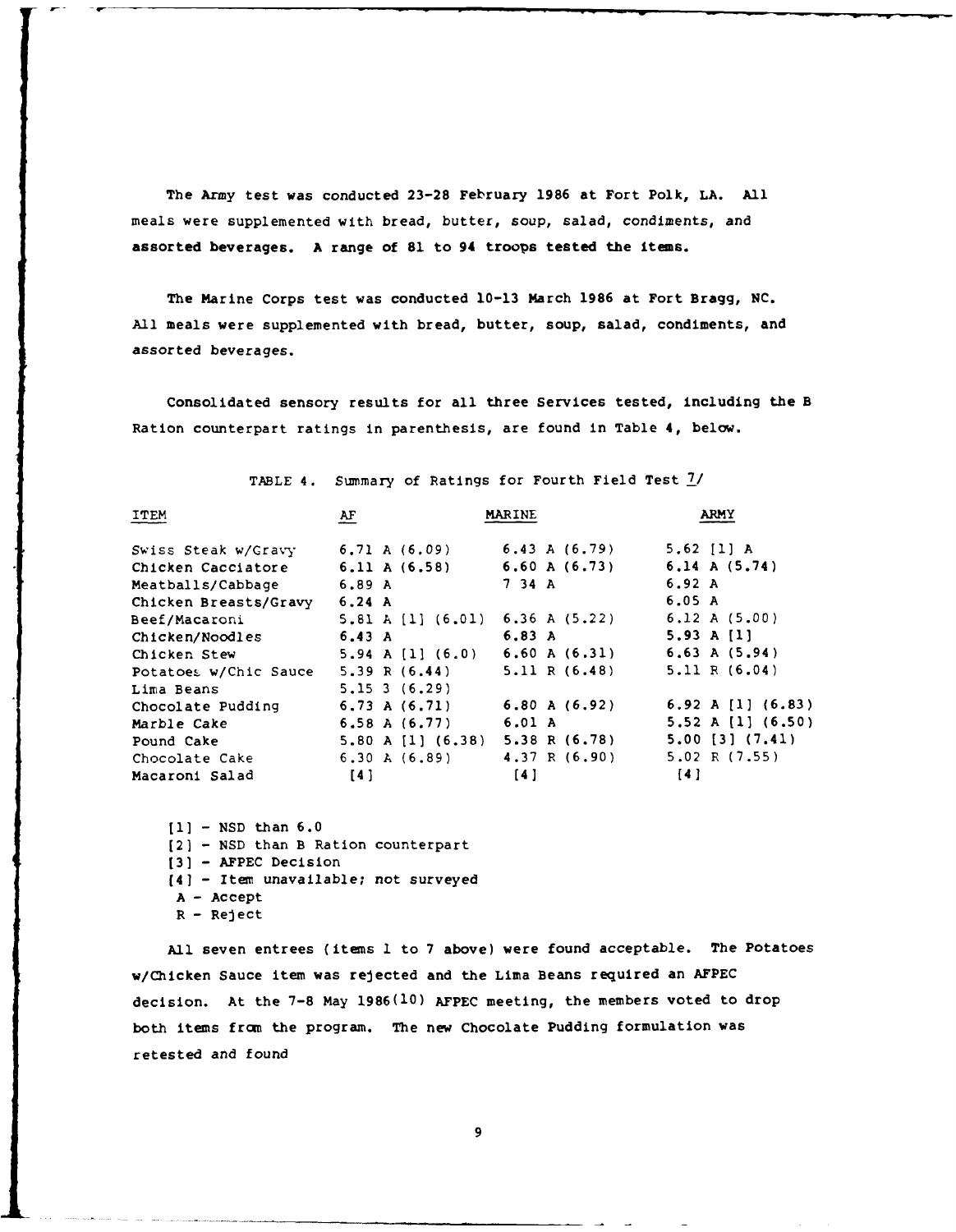acceptable. The three cakes were borderline; however, **AFPEC** voted to accept the Marble Cake and delay action on Chocolate and Pound Cakes tc the July **1986** meeting. Standardization action was then taken to include all accepted items into the program.

At the **10** July **1986 AFPEC** meeting, Chocolate Cake and Pound Cake were evaluated **by** the Committee and found acceptable **(11).** Standardization action was taken to include these cakes in the program.

#### Phase Five

The last field test was conducted with the Army at Fort Ord, **CA,** during **25-26** August **1987.** The final two alternate menu items, Pork with BBQ Sauce and Macaroni Salad, were evaluated. Additionally, White Rice was retested due to a change in formulation from a pH controlled item to a fully retorted item.

The test was held at Fort Hunter-Liggett at Fort Ord with the 7th Support and Transport Battalion. A range of **82** to **105** troops tested all items. The results are given in Table 5:

TABLE 5. Summary of Ratings, Phase Five

ITEM ARMY

| Pork w/BBO Sauce | 6.78 A |  |
|------------------|--------|--|
| Macaroni Salad   | 6.71 A |  |
| White Rice       | 6.71 A |  |

 $A = Accept$ R **=** Reject

These data were presented to the **AFPEC** at the 5 November **1987** meeting. The three items were accepted for inclusion into the supply system.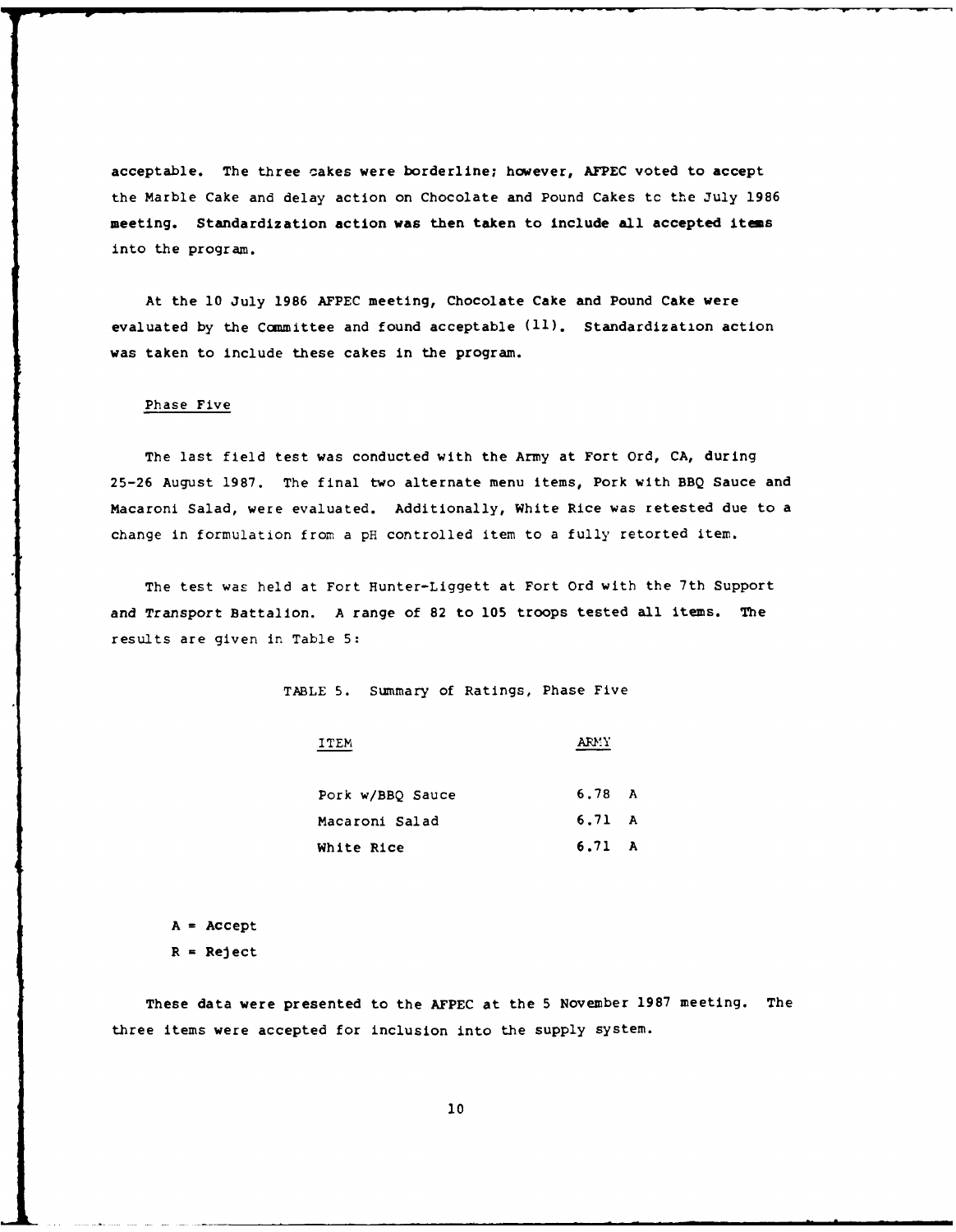#### SUMMARY:

The five tests conclude the accelerated program for field acceptance testing of the 44 primary and **29** alternate Tray Pack items.

A summary of the number and types of items tested during each phase is found in Table 6, below.

|           | Total Item      | Primary | Alternate      | Retest       |
|-----------|-----------------|---------|----------------|--------------|
|           | Tested          |         |                |              |
| Phase I   | 19              | 17      | 2              |              |
| Phase II  | 21              | 21      |                |              |
| Phase III | 17              |         | 15             | $\mathbf{2}$ |
| Phase IV  | 13              |         | 9              | 4            |
| Phase V   | 3               |         | $\overline{2}$ |              |
|           | Never Testedl 7 | -6      |                |              |
| Totals    | 80              | 44      | 29             |              |

TABLE **6.** Number of Items Tested in Each Phase

lThe five fruits in **#10** cans were never supplied in Tray Packs due to the lack of bids from suppliers. The Three-Bean Salad and Stewed Tomatoes were deleted prior to field testing.

The Tray Pack items are no longer separated into two groups, but are now consolidated into one listing. The 14-day, two meal/day, cyclic menu includes the best items from the 73 rated items based on the field test data.

A summary of test sites and dates is shown in Table **7;** a summary of ratings by Services is found in Appendix **A;** and a summary of standardized items with their respective National Stock Numbers (NSNs) is found in Appendix B.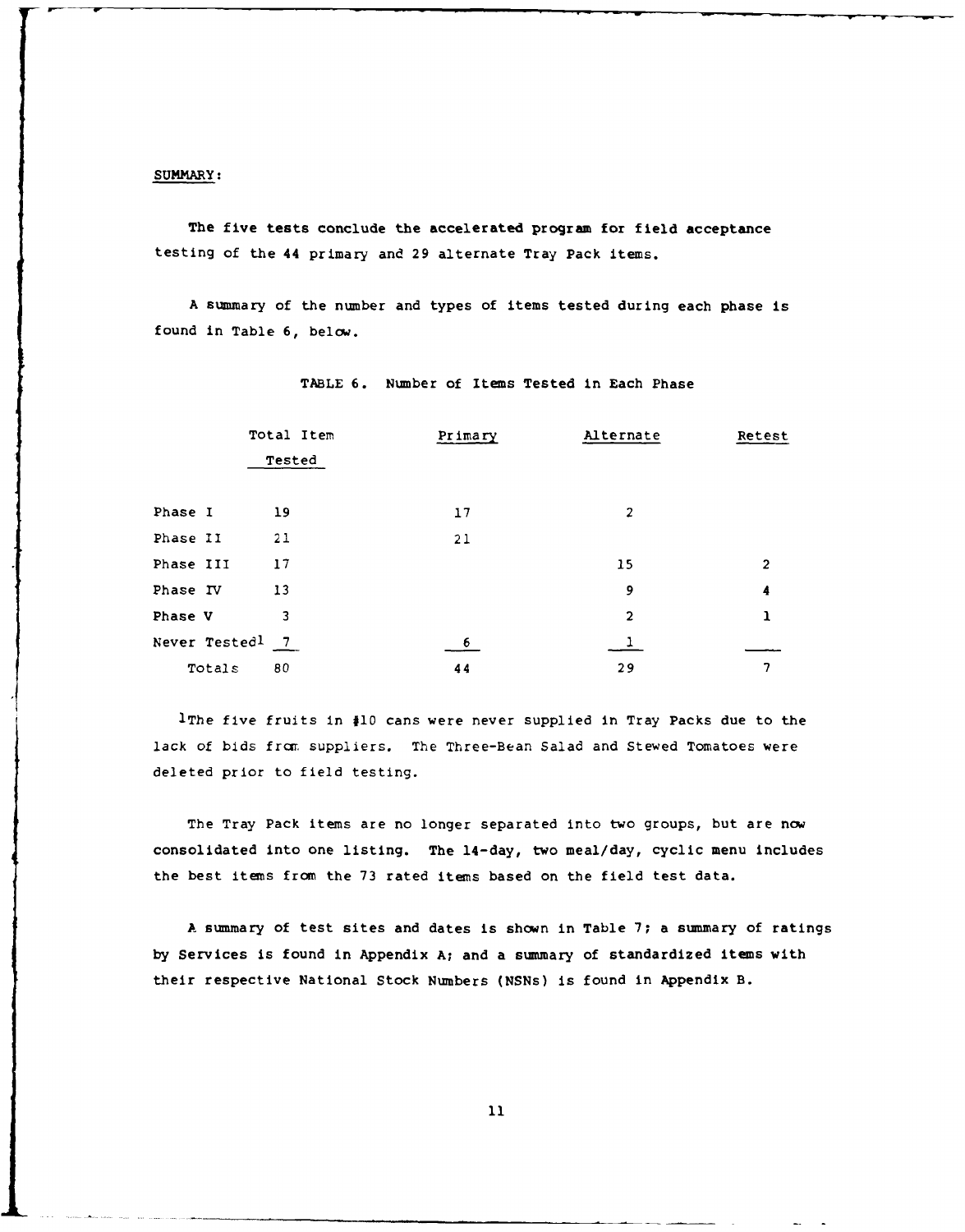## TABLE **7.** Summary of Test Sites and Dates

| Phase I   | USAF Eglin AFB, FL  | $16 - 22$ Jan 84 |
|-----------|---------------------|------------------|
|           | USMC Ft. Bragg, NC  | $12 - 15$ Mar 84 |
|           | USA Ft. Bragg, NC   | $23 - 26$ Mar 84 |
| Phase II  | USAF Eglin AFB, FL  | $13 - 20$ Sep 84 |
|           | USMC Ft. Bragg, NC  | 18-21 Sep 84     |
|           | USA Ft. Bragg, NC   | $23 - 26$ Oct 84 |
| Phase III | USMC Bridgeport, CA | $5 - 8$ Jul $85$ |
|           |                     |                  |
|           | USA Ft. Devens, MA  | $22 - 25$ Sep 85 |
| Phase IV  | USAF Eglin AFB, FL  | 6-17 Jan 86      |
|           | USA Ft. Polk, LA    | $24 - 27$ Feb 86 |
|           | USMC Ft. Bragg, NC  | $10-13$ Mar 86   |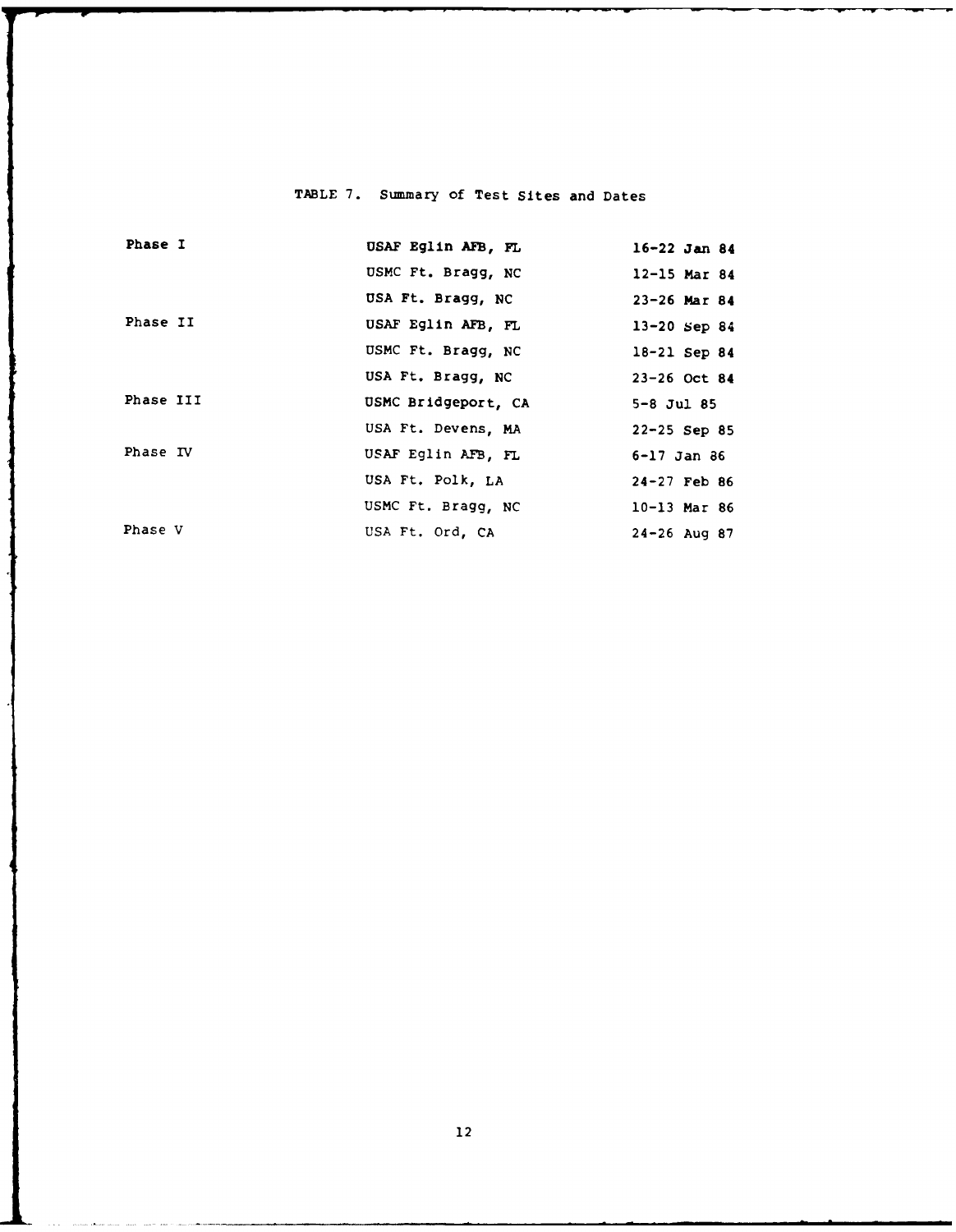#### REFERENCES

**1.** Plan to Field Test and Introduce Tray Pucks into the Supply System. Approved 12 May 1983. 2. Minutes of the Armed Forces Product Evaluation Committee, November 1983. Distributed 29 December 1983. 3. Edelman, B., Acceptance Ratings of Tray Pack Items: A Preliminary Report. Technical Note, NATICK/TN-84/007, June 1984. 4. Minutes of the Armed Forces Product Evaluation Committee, July 1984. Distributed August 1984. 5. Edelman, B., Kluter, R. and Yates, D., Acceptance Ratings of Tray Pack Items Phase II. Technical Note, NATICK/TN-85/001, July 1985. 6. Minutes of the Armed Forces Product Evaluation Committee, January 1985. Distributed August 1984. 7. Kluter, R., and Stretch, R., Acceptance Ratings for Tray Pack Items Phase III. Technical Note, NATICK/TN-86/001, December 1985. 8. Minutes of the Armed Forces Product Evaluation Committee, November 1985. Distributed 27 February 1985. 9. Kluter, R., and Stretch, R., Acceptance Ratings for Tray Pack Items Phase IV. Technical Note, NATICK/TN-86/004, March 1986. **10.** Minutes of the Armed Forces Product Evaluation Committee, 7-8 May 1986. Distributed 27 June 1986. 11. Minutes of the Armed Forces Product Evaluation Committee, 9-10 July 1986. Distributed 2 September 1986. 12. Field Acceptance Test Plan for U.S. Army Test of New Tray Pack Dinner Items, 7 August 1987. 13. Information Paper (3 August 1987). Subject: Tray Pack Field Test of

Dinner Items.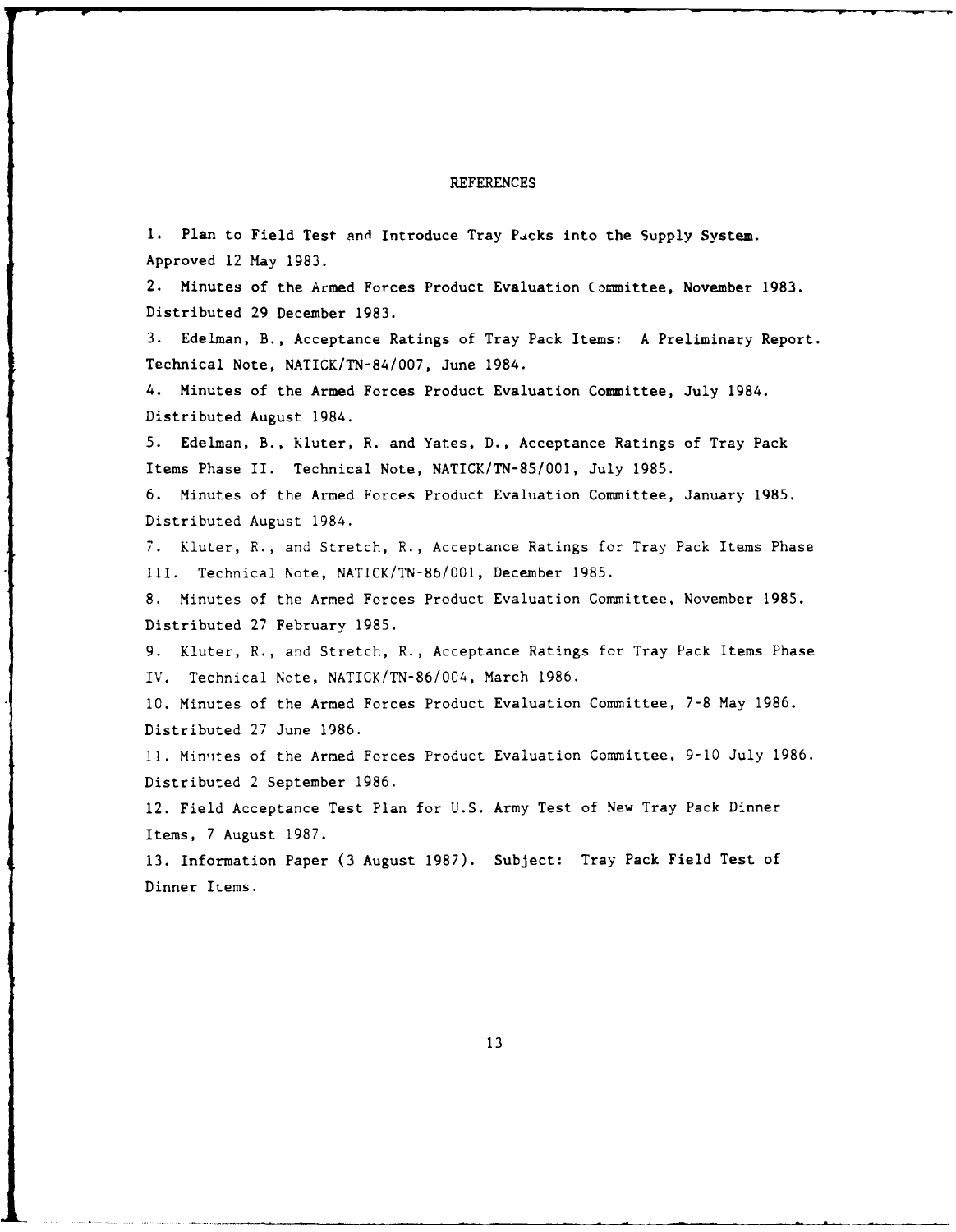### APPENDIX A

### RATING SUMMARY BY SERVICE

| PRIMARY ITEMS (44)                        | <b>ARMY</b><br><b>MARINES</b>                                                                                                                                                                                                                                                                                                                                                                                                                                              |                                                                                                                                                                                                                                                                                                                                                                                              | AIR FORCE                                                                                                                                                                                                                                                                                                                                                                                    |                                                                                                                                                                                                                                                                                                                                                                                              |                                      |                                             |
|-------------------------------------------|----------------------------------------------------------------------------------------------------------------------------------------------------------------------------------------------------------------------------------------------------------------------------------------------------------------------------------------------------------------------------------------------------------------------------------------------------------------------------|----------------------------------------------------------------------------------------------------------------------------------------------------------------------------------------------------------------------------------------------------------------------------------------------------------------------------------------------------------------------------------------------|----------------------------------------------------------------------------------------------------------------------------------------------------------------------------------------------------------------------------------------------------------------------------------------------------------------------------------------------------------------------------------------------|----------------------------------------------------------------------------------------------------------------------------------------------------------------------------------------------------------------------------------------------------------------------------------------------------------------------------------------------------------------------------------------------|--------------------------------------|---------------------------------------------|
|                                           | <b>MEAN</b>                                                                                                                                                                                                                                                                                                                                                                                                                                                                | SD <sub>a</sub>                                                                                                                                                                                                                                                                                                                                                                              | <b>MEAN</b>                                                                                                                                                                                                                                                                                                                                                                                  | SD <sub>a</sub>                                                                                                                                                                                                                                                                                                                                                                              | <b>MEAN</b>                          | SD.                                         |
| Apple Dessert                             | 8.03                                                                                                                                                                                                                                                                                                                                                                                                                                                                       | 1.21                                                                                                                                                                                                                                                                                                                                                                                         | 7.90                                                                                                                                                                                                                                                                                                                                                                                         | 1.43                                                                                                                                                                                                                                                                                                                                                                                         | 6.69                                 | 1.69                                        |
| Applesauce <sup>2</sup>                   | $\begin{tabular}{cc} - & - & - \\ - & - & - \\ \hline \end{tabular}$                                                                                                                                                                                                                                                                                                                                                                                                       |                                                                                                                                                                                                                                                                                                                                                                                              | ----                                                                                                                                                                                                                                                                                                                                                                                         | $\qquad \qquad \text{---} \qquad$                                                                                                                                                                                                                                                                                                                                                            | $\qquad \qquad \cdots \qquad \qquad$ | $\begin{array}{c} \textbf{---} \end{array}$ |
| Beans, Green                              | 7.02                                                                                                                                                                                                                                                                                                                                                                                                                                                                       | 1.61                                                                                                                                                                                                                                                                                                                                                                                         |                                                                                                                                                                                                                                                                                                                                                                                              | 6.61 1.89                                                                                                                                                                                                                                                                                                                                                                                    | 6.06                                 | 1.72                                        |
| Beans w/Bacon Sauce                       | 6.64                                                                                                                                                                                                                                                                                                                                                                                                                                                                       | 1.96                                                                                                                                                                                                                                                                                                                                                                                         |                                                                                                                                                                                                                                                                                                                                                                                              |                                                                                                                                                                                                                                                                                                                                                                                              | 4.37                                 | 2.28                                        |
| Beef in BBQ Sauce                         | 7.50                                                                                                                                                                                                                                                                                                                                                                                                                                                                       | 1.22                                                                                                                                                                                                                                                                                                                                                                                         |                                                                                                                                                                                                                                                                                                                                                                                              | $7.98$ 1.17                                                                                                                                                                                                                                                                                                                                                                                  | 6.25                                 | 2.18                                        |
| Beef, Ground, Creamed                     | 6.02                                                                                                                                                                                                                                                                                                                                                                                                                                                                       | 1.97                                                                                                                                                                                                                                                                                                                                                                                         |                                                                                                                                                                                                                                                                                                                                                                                              | $6.05$ 2.11                                                                                                                                                                                                                                                                                                                                                                                  | 5.6                                  | 2.07                                        |
| Beef Strips in Gr Peppers                 | 7.49                                                                                                                                                                                                                                                                                                                                                                                                                                                                       | 1.12                                                                                                                                                                                                                                                                                                                                                                                         | 6.37                                                                                                                                                                                                                                                                                                                                                                                         | 2.12                                                                                                                                                                                                                                                                                                                                                                                         | 6.4                                  | 1.51                                        |
| Beef Roast W/Mushroom Gravy               | 6.64                                                                                                                                                                                                                                                                                                                                                                                                                                                                       | 1.87                                                                                                                                                                                                                                                                                                                                                                                         | ----                                                                                                                                                                                                                                                                                                                                                                                         | $\qquad \qquad - -$                                                                                                                                                                                                                                                                                                                                                                          | ----                                 | $\frac{1}{2}$                               |
| Beef Stew                                 | $8.27$<br>6.78                                                                                                                                                                                                                                                                                                                                                                                                                                                             | 0.95                                                                                                                                                                                                                                                                                                                                                                                         |                                                                                                                                                                                                                                                                                                                                                                                              | $7.36$ 1.08                                                                                                                                                                                                                                                                                                                                                                                  | 7.25                                 | 1.44                                        |
| Breakfast Cake                            |                                                                                                                                                                                                                                                                                                                                                                                                                                                                            | 1.92                                                                                                                                                                                                                                                                                                                                                                                         |                                                                                                                                                                                                                                                                                                                                                                                              | $6.03$ 1.96                                                                                                                                                                                                                                                                                                                                                                                  |                                      | 3.92 2.19                                   |
| Cake, Coffee Apple                        | 6.49                                                                                                                                                                                                                                                                                                                                                                                                                                                                       | 1.76                                                                                                                                                                                                                                                                                                                                                                                         |                                                                                                                                                                                                                                                                                                                                                                                              | 6.41 1.99                                                                                                                                                                                                                                                                                                                                                                                    | 6.62                                 | 1.71                                        |
| Cake, Blueberry                           | 6.51                                                                                                                                                                                                                                                                                                                                                                                                                                                                       | 1.86                                                                                                                                                                                                                                                                                                                                                                                         | $\begin{tabular}{lllllllllll} \toprule[-2mm]{0mm}{1.2mm} & \multicolumn{2}{c}{\multicolumn{2}{c}{\multicolumn{2}{c}{\multicolumn{2}{c}{\multicolumn{2}{c}{\multicolumn{2}{c}{\multicolumn{2}{c}{\multicolumn{2}{c}{\multicolumn{2}{c}{\multicolumn{2}{c}{\multicolumn{2}{c}{\textbf{1}}}}}}}} \label{eq:4.1} \end{tabular}$                                                                  | $\begin{tabular}{ccccc} \multicolumn{2}{c }{\multicolumn{2}{c }{\multicolumn{2}{c }{\multicolumn{2}{c}}{\qquad \qquad }}\end{tabular}$                                                                                                                                                                                                                                                       | -----                                | ----                                        |
| Cake, Cherry Nut <sup>1</sup>             |                                                                                                                                                                                                                                                                                                                                                                                                                                                                            | $5.66$ 2.63                                                                                                                                                                                                                                                                                                                                                                                  | 4.12                                                                                                                                                                                                                                                                                                                                                                                         | 2.26                                                                                                                                                                                                                                                                                                                                                                                         | 5.88                                 | 1.95                                        |
| Cake, Chocolate                           | 4.83                                                                                                                                                                                                                                                                                                                                                                                                                                                                       | 2.57                                                                                                                                                                                                                                                                                                                                                                                         |                                                                                                                                                                                                                                                                                                                                                                                              | $\frac{1}{2} \frac{1}{2} \frac{1}{2} \frac{1}{2} \frac{1}{2} \frac{1}{2} \frac{1}{2} \frac{1}{2} \frac{1}{2} \frac{1}{2} \frac{1}{2} \frac{1}{2} \frac{1}{2} \frac{1}{2} \frac{1}{2} \frac{1}{2} \frac{1}{2} \frac{1}{2} \frac{1}{2} \frac{1}{2} \frac{1}{2} \frac{1}{2} \frac{1}{2} \frac{1}{2} \frac{1}{2} \frac{1}{2} \frac{1}{2} \frac{1}{2} \frac{1}{2} \frac{1}{2} \frac{1}{2} \frac{$ | 4.63                                 | 1.97                                        |
| Retest                                    |                                                                                                                                                                                                                                                                                                                                                                                                                                                                            | $5.02$ 1.90                                                                                                                                                                                                                                                                                                                                                                                  |                                                                                                                                                                                                                                                                                                                                                                                              | 4.37 2.20                                                                                                                                                                                                                                                                                                                                                                                    |                                      | 6.30 1.68                                   |
| Cake, Orange Nut <sup>1</sup>             |                                                                                                                                                                                                                                                                                                                                                                                                                                                                            | $5.96$ $2.61$ $5.04$ $2.37$<br>6.68 $2.14$ 6.40 $1.97$                                                                                                                                                                                                                                                                                                                                       |                                                                                                                                                                                                                                                                                                                                                                                              |                                                                                                                                                                                                                                                                                                                                                                                              |                                      | $3.16$ 2.21                                 |
| Cake, Spice                               |                                                                                                                                                                                                                                                                                                                                                                                                                                                                            |                                                                                                                                                                                                                                                                                                                                                                                              |                                                                                                                                                                                                                                                                                                                                                                                              |                                                                                                                                                                                                                                                                                                                                                                                              | 6.74                                 | 1.21                                        |
| Canadian Bacon                            |                                                                                                                                                                                                                                                                                                                                                                                                                                                                            | 6.87 1.65                                                                                                                                                                                                                                                                                                                                                                                    |                                                                                                                                                                                                                                                                                                                                                                                              | $6.83$ 1.50                                                                                                                                                                                                                                                                                                                                                                                  | 4.78                                 | 1.86                                        |
| Retest                                    |                                                                                                                                                                                                                                                                                                                                                                                                                                                                            |                                                                                                                                                                                                                                                                                                                                                                                              | $\frac{1}{2} \frac{1}{2} \frac{1}{2} \frac{1}{2} \frac{1}{2} \frac{1}{2} \frac{1}{2} \frac{1}{2} \frac{1}{2} \frac{1}{2} \frac{1}{2} \frac{1}{2} \frac{1}{2} \frac{1}{2} \frac{1}{2} \frac{1}{2} \frac{1}{2} \frac{1}{2} \frac{1}{2} \frac{1}{2} \frac{1}{2} \frac{1}{2} \frac{1}{2} \frac{1}{2} \frac{1}{2} \frac{1}{2} \frac{1}{2} \frac{1}{2} \frac{1}{2} \frac{1}{2} \frac{1}{2} \frac{$ |                                                                                                                                                                                                                                                                                                                                                                                              | 5.6                                  | 2.27                                        |
| Carrots, Sliced                           | 6.17                                                                                                                                                                                                                                                                                                                                                                                                                                                                       | 1.99                                                                                                                                                                                                                                                                                                                                                                                         |                                                                                                                                                                                                                                                                                                                                                                                              | $5.32$ $2.37$                                                                                                                                                                                                                                                                                                                                                                                | $--- - -$                            | $- - - -$                                   |
| Chicken A La King                         |                                                                                                                                                                                                                                                                                                                                                                                                                                                                            | 7.38 1.66                                                                                                                                                                                                                                                                                                                                                                                    |                                                                                                                                                                                                                                                                                                                                                                                              | $6.30 \quad 1.74$                                                                                                                                                                                                                                                                                                                                                                            | 6.61                                 | 1.62                                        |
| Chicken Roast w/Gravy                     |                                                                                                                                                                                                                                                                                                                                                                                                                                                                            |                                                                                                                                                                                                                                                                                                                                                                                              |                                                                                                                                                                                                                                                                                                                                                                                              | $5.54$ $2.09$                                                                                                                                                                                                                                                                                                                                                                                |                                      | $5.27$ 1.95                                 |
| Corn, Whole Kernel                        |                                                                                                                                                                                                                                                                                                                                                                                                                                                                            |                                                                                                                                                                                                                                                                                                                                                                                              |                                                                                                                                                                                                                                                                                                                                                                                              |                                                                                                                                                                                                                                                                                                                                                                                              | $6.39$ 1.48                          |                                             |
| Egg Loaf $w/$ Cheddar Cheese <sup>1</sup> |                                                                                                                                                                                                                                                                                                                                                                                                                                                                            | 6.52 1.62 5.54 2.09<br>6.83 1.57 6.34 1.82<br>4.09 2.14 3.33 1.86                                                                                                                                                                                                                                                                                                                            |                                                                                                                                                                                                                                                                                                                                                                                              | 1.86                                                                                                                                                                                                                                                                                                                                                                                         | 2.95                                 | 2.24                                        |
| Egg Loaf $w/$ Mushrooms <sup>1</sup>      | 4.65                                                                                                                                                                                                                                                                                                                                                                                                                                                                       |                                                                                                                                                                                                                                                                                                                                                                                              | 3.33                                                                                                                                                                                                                                                                                                                                                                                         | 1.86                                                                                                                                                                                                                                                                                                                                                                                         | 2.95                                 | 2.24                                        |
| Eggs, Scrambled w/Ham                     | 6.59                                                                                                                                                                                                                                                                                                                                                                                                                                                                       | $2.50$<br>$1.67$                                                                                                                                                                                                                                                                                                                                                                             | 6.61                                                                                                                                                                                                                                                                                                                                                                                         | 1.67                                                                                                                                                                                                                                                                                                                                                                                         | 5.29                                 | 2.00                                        |
| Escalloped Potatoes                       |                                                                                                                                                                                                                                                                                                                                                                                                                                                                            | $6.04$ 1.89                                                                                                                                                                                                                                                                                                                                                                                  |                                                                                                                                                                                                                                                                                                                                                                                              | 6.41 2.00                                                                                                                                                                                                                                                                                                                                                                                    | 5.20                                 | 2.02                                        |
| Frankfurters in Brine                     |                                                                                                                                                                                                                                                                                                                                                                                                                                                                            | $7.30 \t1.44$                                                                                                                                                                                                                                                                                                                                                                                | 6.20                                                                                                                                                                                                                                                                                                                                                                                         | 1.83                                                                                                                                                                                                                                                                                                                                                                                         | 3.00                                 | 1.70                                        |
| Fruit Cocktail                            | $\frac{1}{2} \left( \frac{1}{2} \right) \left( \frac{1}{2} \right) \left( \frac{1}{2} \right) \left( \frac{1}{2} \right) \left( \frac{1}{2} \right) \left( \frac{1}{2} \right) \left( \frac{1}{2} \right) \left( \frac{1}{2} \right) \left( \frac{1}{2} \right) \left( \frac{1}{2} \right) \left( \frac{1}{2} \right) \left( \frac{1}{2} \right) \left( \frac{1}{2} \right) \left( \frac{1}{2} \right) \left( \frac{1}{2} \right) \left( \frac{1}{2} \right) \left( \frac$ | $\frac{1}{2} \frac{1}{2} \frac{1}{2} \frac{1}{2} \frac{1}{2} \frac{1}{2} \frac{1}{2} \frac{1}{2} \frac{1}{2} \frac{1}{2} \frac{1}{2} \frac{1}{2} \frac{1}{2} \frac{1}{2} \frac{1}{2} \frac{1}{2} \frac{1}{2} \frac{1}{2} \frac{1}{2} \frac{1}{2} \frac{1}{2} \frac{1}{2} \frac{1}{2} \frac{1}{2} \frac{1}{2} \frac{1}{2} \frac{1}{2} \frac{1}{2} \frac{1}{2} \frac{1}{2} \frac{1}{2} \frac{$ | $\frac{1}{2} \left( \frac{1}{2} \left( \frac{1}{2} \right) + \frac{1}{2} \left( \frac{1}{2} \right) + \frac{1}{2} \left( \frac{1}{2} \right) \right)$                                                                                                                                                                                                                                        | -----                                                                                                                                                                                                                                                                                                                                                                                        | $\qquad \qquad - - - -$              | $- - - - -$                                 |
| Ham Slices                                | 6.50                                                                                                                                                                                                                                                                                                                                                                                                                                                                       | 1.57                                                                                                                                                                                                                                                                                                                                                                                         | 6.56                                                                                                                                                                                                                                                                                                                                                                                         | 1.69                                                                                                                                                                                                                                                                                                                                                                                         | 5.57                                 | 1.90                                        |
| Macaroni & Cheese                         | $5.94$ 2.32                                                                                                                                                                                                                                                                                                                                                                                                                                                                |                                                                                                                                                                                                                                                                                                                                                                                              | 5.38                                                                                                                                                                                                                                                                                                                                                                                         | 2.30                                                                                                                                                                                                                                                                                                                                                                                         | 3.95                                 | 2.36                                        |
| Meatloaf w/Mushroom Gravy                 | 6.00 2.05                                                                                                                                                                                                                                                                                                                                                                                                                                                                  |                                                                                                                                                                                                                                                                                                                                                                                              |                                                                                                                                                                                                                                                                                                                                                                                              | 5.90 2.03                                                                                                                                                                                                                                                                                                                                                                                    | 5.43                                 | 2.13                                        |
| Noodles, Buttered                         | 6.13                                                                                                                                                                                                                                                                                                                                                                                                                                                                       | 1.87                                                                                                                                                                                                                                                                                                                                                                                         | 5.02                                                                                                                                                                                                                                                                                                                                                                                         | 1.17                                                                                                                                                                                                                                                                                                                                                                                         | 5.02                                 | 1.71                                        |
| Peaches, Sliced                           | $- - - - -$                                                                                                                                                                                                                                                                                                                                                                                                                                                                | $\qquad \qquad \cdots \qquad$                                                                                                                                                                                                                                                                                                                                                                | $\qquad \qquad - - -$                                                                                                                                                                                                                                                                                                                                                                        | $\qquad \qquad - - -$                                                                                                                                                                                                                                                                                                                                                                        | $--- - -$                            | $- - - - -$                                 |
| Pears, Sliced <sup>2</sup>                | $\qquad \qquad - \qquad -$                                                                                                                                                                                                                                                                                                                                                                                                                                                 | ----                                                                                                                                                                                                                                                                                                                                                                                         | $- - - -$                                                                                                                                                                                                                                                                                                                                                                                    | ----                                                                                                                                                                                                                                                                                                                                                                                         | ----                                 | ----                                        |
| Peas and Mushrooms                        | 6.67                                                                                                                                                                                                                                                                                                                                                                                                                                                                       | 2.12                                                                                                                                                                                                                                                                                                                                                                                         | 6.63                                                                                                                                                                                                                                                                                                                                                                                         | 1.95                                                                                                                                                                                                                                                                                                                                                                                         | 6.54                                 | 2.05                                        |
| Pineapple <sup>2</sup>                    | ----                                                                                                                                                                                                                                                                                                                                                                                                                                                                       | ----                                                                                                                                                                                                                                                                                                                                                                                         | ----                                                                                                                                                                                                                                                                                                                                                                                         | ----                                                                                                                                                                                                                                                                                                                                                                                         | ----                                 | $- - - - -$                                 |
| Pork Sausage Links                        | 6.65                                                                                                                                                                                                                                                                                                                                                                                                                                                                       | 1.78                                                                                                                                                                                                                                                                                                                                                                                         | 6.39                                                                                                                                                                                                                                                                                                                                                                                         | 1.78                                                                                                                                                                                                                                                                                                                                                                                         | 5.75                                 | 1.39                                        |
| Potato Salad                              | 4.99                                                                                                                                                                                                                                                                                                                                                                                                                                                                       | 2.58                                                                                                                                                                                                                                                                                                                                                                                         | 5.80                                                                                                                                                                                                                                                                                                                                                                                         | 1.93                                                                                                                                                                                                                                                                                                                                                                                         | 5.12                                 | 2.22                                        |
| Potatoes, Sweet, Glazed                   | 6.24                                                                                                                                                                                                                                                                                                                                                                                                                                                                       | 2.09                                                                                                                                                                                                                                                                                                                                                                                         | 4.97                                                                                                                                                                                                                                                                                                                                                                                         | 2.31                                                                                                                                                                                                                                                                                                                                                                                         | 4.81                                 | 1.79                                        |
| Retest                                    |                                                                                                                                                                                                                                                                                                                                                                                                                                                                            |                                                                                                                                                                                                                                                                                                                                                                                              |                                                                                                                                                                                                                                                                                                                                                                                              |                                                                                                                                                                                                                                                                                                                                                                                              | 6.10                                 | 1.94                                        |
| Potatoes w/Butter Sauce                   | 6.04                                                                                                                                                                                                                                                                                                                                                                                                                                                                       | 1.89                                                                                                                                                                                                                                                                                                                                                                                         | 6.41                                                                                                                                                                                                                                                                                                                                                                                         | 2.00                                                                                                                                                                                                                                                                                                                                                                                         | 5.20                                 | 2.02                                        |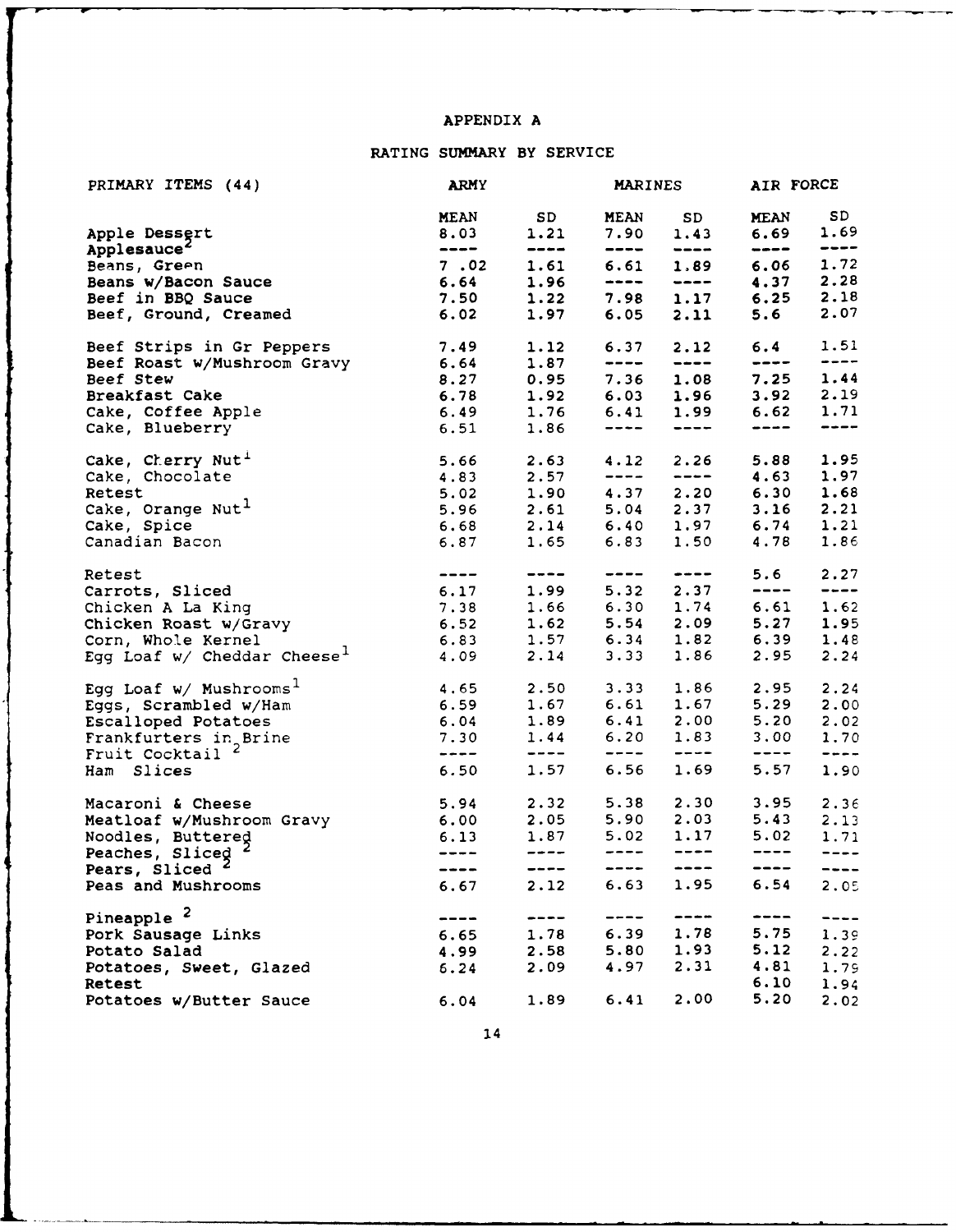#### **APPENDIX A**

### RATING SUMMARY BY SERVICE

| PRIMARY ITEMS (continued)                                        |                                                                                                                                                                                                                          | <b>ARMY</b>                                                                                                                                                                                                                                                                                                                                                                                                                                                                        |                                                                                                                                                                                                                                                                                                                                                                                                                                                                            | MARINES AIR FORCE                                                                                                                                                                                                                                                                                                                                                                                         |                                                                                                                                                                                                                                                                                                                                                                                                                                                                                      |                                            |
|------------------------------------------------------------------|--------------------------------------------------------------------------------------------------------------------------------------------------------------------------------------------------------------------------|------------------------------------------------------------------------------------------------------------------------------------------------------------------------------------------------------------------------------------------------------------------------------------------------------------------------------------------------------------------------------------------------------------------------------------------------------------------------------------|----------------------------------------------------------------------------------------------------------------------------------------------------------------------------------------------------------------------------------------------------------------------------------------------------------------------------------------------------------------------------------------------------------------------------------------------------------------------------|-----------------------------------------------------------------------------------------------------------------------------------------------------------------------------------------------------------------------------------------------------------------------------------------------------------------------------------------------------------------------------------------------------------|--------------------------------------------------------------------------------------------------------------------------------------------------------------------------------------------------------------------------------------------------------------------------------------------------------------------------------------------------------------------------------------------------------------------------------------------------------------------------------------|--------------------------------------------|
| Retest                                                           |                                                                                                                                                                                                                          | MEAN SD<br>$6.27$ 1.58                                                                                                                                                                                                                                                                                                                                                                                                                                                             |                                                                                                                                                                                                                                                                                                                                                                                                                                                                            | MEAN SD<br>$6.14$ 1.95                                                                                                                                                                                                                                                                                                                                                                                    | <b>MEAN</b>                                                                                                                                                                                                                                                                                                                                                                                                                                                                          | SD<br>$\qquad \qquad - - -$                |
| Pudding, Chocolate<br>Retest                                     | 4.71<br>5.70                                                                                                                                                                                                             | 2.57<br>$\frac{1}{2} \left( \frac{1}{2} \right) \left( \frac{1}{2} \right) \left( \frac{1}{2} \right) \left( \frac{1}{2} \right) \left( \frac{1}{2} \right) \left( \frac{1}{2} \right) \left( \frac{1}{2} \right) \left( \frac{1}{2} \right) \left( \frac{1}{2} \right) \left( \frac{1}{2} \right) \left( \frac{1}{2} \right) \left( \frac{1}{2} \right) \left( \frac{1}{2} \right) \left( \frac{1}{2} \right) \left( \frac{1}{2} \right) \left( \frac{1}{2} \right) \left( \frac$ | ----                                                                                                                                                                                                                                                                                                                                                                                                                                                                       | 5.49 2.20<br>$\frac{1}{2} \frac{1}{2} \frac{1}{2} \frac{1}{2} \frac{1}{2} \frac{1}{2} \frac{1}{2} \frac{1}{2} \frac{1}{2} \frac{1}{2} \frac{1}{2} \frac{1}{2} \frac{1}{2} \frac{1}{2} \frac{1}{2} \frac{1}{2} \frac{1}{2} \frac{1}{2} \frac{1}{2} \frac{1}{2} \frac{1}{2} \frac{1}{2} \frac{1}{2} \frac{1}{2} \frac{1}{2} \frac{1}{2} \frac{1}{2} \frac{1}{2} \frac{1}{2} \frac{1}{2} \frac{1}{2} \frac{$ |                                                                                                                                                                                                                                                                                                                                                                                                                                                                                      | 5.52 2.29<br>$- - - -$                     |
| Retest<br>Rice, White                                            |                                                                                                                                                                                                                          | $6.80$ 2.19 $6.92$ 1.71<br>$7.07$ 1.51                                                                                                                                                                                                                                                                                                                                                                                                                                             |                                                                                                                                                                                                                                                                                                                                                                                                                                                                            | $6.59$ 1.69                                                                                                                                                                                                                                                                                                                                                                                               | ----                                                                                                                                                                                                                                                                                                                                                                                                                                                                                 | $6.73$ 1.92<br>$\frac{1}{2}$               |
| Retest                                                           |                                                                                                                                                                                                                          | 6.71 1.80                                                                                                                                                                                                                                                                                                                                                                                                                                                                          |                                                                                                                                                                                                                                                                                                                                                                                                                                                                            | ---- ----                                                                                                                                                                                                                                                                                                                                                                                                 | ----                                                                                                                                                                                                                                                                                                                                                                                                                                                                                 | $\qquad \qquad - - -$                      |
| Three Bean Salad <sup>3</sup><br>Turkey Slices w/Gravy           | $6.85$ 1.54 $-- ---$                                                                                                                                                                                                     | ---- ----                                                                                                                                                                                                                                                                                                                                                                                                                                                                          | $\frac{1}{2} \left( \frac{1}{2} \right) \left( \frac{1}{2} \right) \left( \frac{1}{2} \right) \left( \frac{1}{2} \right) \left( \frac{1}{2} \right) \left( \frac{1}{2} \right) \left( \frac{1}{2} \right) \left( \frac{1}{2} \right) \left( \frac{1}{2} \right) \left( \frac{1}{2} \right) \left( \frac{1}{2} \right) \left( \frac{1}{2} \right) \left( \frac{1}{2} \right) \left( \frac{1}{2} \right) \left( \frac{1}{2} \right) \left( \frac{1}{2} \right) \left( \frac$ |                                                                                                                                                                                                                                                                                                                                                                                                           | $\qquad \qquad - - -$<br>$\qquad \qquad - - - -$                                                                                                                                                                                                                                                                                                                                                                                                                                     | $\frac{1}{2}$<br>$\qquad \qquad -\qquad -$ |
| Vegetables, Mixed                                                | 6.77                                                                                                                                                                                                                     | 1.63                                                                                                                                                                                                                                                                                                                                                                                                                                                                               |                                                                                                                                                                                                                                                                                                                                                                                                                                                                            | 6.47 2.00                                                                                                                                                                                                                                                                                                                                                                                                 | 5.15                                                                                                                                                                                                                                                                                                                                                                                                                                                                                 | 2.09                                       |
| ALTERNATE ITEMS (29)                                             |                                                                                                                                                                                                                          |                                                                                                                                                                                                                                                                                                                                                                                                                                                                                    |                                                                                                                                                                                                                                                                                                                                                                                                                                                                            |                                                                                                                                                                                                                                                                                                                                                                                                           |                                                                                                                                                                                                                                                                                                                                                                                                                                                                                      |                                            |
| Beans, Lima <sup>1</sup><br>Beef, Pot Roast w/Gravy              | 5.6<br>5.6 1.9<br>6.6 1.8                                                                                                                                                                                                |                                                                                                                                                                                                                                                                                                                                                                                                                                                                                    |                                                                                                                                                                                                                                                                                                                                                                                                                                                                            | $6.3$ $2.00$<br>$6.9$ 1.6                                                                                                                                                                                                                                                                                                                                                                                 | ----                                                                                                                                                                                                                                                                                                                                                                                                                                                                                 | $5.15$ 2.32                                |
| Beef Tips w/Gravy                                                | $6.4$ 1.8                                                                                                                                                                                                                |                                                                                                                                                                                                                                                                                                                                                                                                                                                                                    |                                                                                                                                                                                                                                                                                                                                                                                                                                                                            | ---- ----                                                                                                                                                                                                                                                                                                                                                                                                 | -----                                                                                                                                                                                                                                                                                                                                                                                                                                                                                | $\qquad \qquad - - - -$                    |
| Blueberry Dessert                                                |                                                                                                                                                                                                                          | $6.6$ 1.7 $6.8$ 1.6                                                                                                                                                                                                                                                                                                                                                                                                                                                                |                                                                                                                                                                                                                                                                                                                                                                                                                                                                            |                                                                                                                                                                                                                                                                                                                                                                                                           |                                                                                                                                                                                                                                                                                                                                                                                                                                                                                      | ---- ----                                  |
| Beef Swiss Steak                                                 |                                                                                                                                                                                                                          |                                                                                                                                                                                                                                                                                                                                                                                                                                                                                    |                                                                                                                                                                                                                                                                                                                                                                                                                                                                            |                                                                                                                                                                                                                                                                                                                                                                                                           |                                                                                                                                                                                                                                                                                                                                                                                                                                                                                      | $6.71$ 1.35                                |
| Cake, Fruit <sup>1</sup>                                         |                                                                                                                                                                                                                          | $6.43$ $1.68$<br>$4.4$ $2.5$                                                                                                                                                                                                                                                                                                                                                                                                                                                       |                                                                                                                                                                                                                                                                                                                                                                                                                                                                            | $5.62$ $2.0$<br>$4.1$ $2.4$                                                                                                                                                                                                                                                                                                                                                                               | ----                                                                                                                                                                                                                                                                                                                                                                                                                                                                                 | $\qquad \qquad - - -$                      |
| Cake, Marble<br>Cake, Pound                                      |                                                                                                                                                                                                                          | 6.01 1.60                                                                                                                                                                                                                                                                                                                                                                                                                                                                          |                                                                                                                                                                                                                                                                                                                                                                                                                                                                            | 5.52 2.20                                                                                                                                                                                                                                                                                                                                                                                                 | 6.58                                                                                                                                                                                                                                                                                                                                                                                                                                                                                 | 1.81                                       |
| Carrots, Glazed                                                  |                                                                                                                                                                                                                          | $5.38$ 1.96<br>6.1 1.7                                                                                                                                                                                                                                                                                                                                                                                                                                                             |                                                                                                                                                                                                                                                                                                                                                                                                                                                                            | $5.00$ $2.24$<br>$7.0$ $1.6$                                                                                                                                                                                                                                                                                                                                                                              |                                                                                                                                                                                                                                                                                                                                                                                                                                                                                      | 5.88 1.88<br>5.80 1.88                     |
| Cherry Dessert                                                   |                                                                                                                                                                                                                          | $7.0$ 1.6                                                                                                                                                                                                                                                                                                                                                                                                                                                                          |                                                                                                                                                                                                                                                                                                                                                                                                                                                                            | $7.2 \t1.6$                                                                                                                                                                                                                                                                                                                                                                                               | $\begin{tabular}{lllllllll} \toprule \multicolumn{1}{l}{} & \multicolumn{1}{l}{} & \multicolumn{1}{l}{} & \multicolumn{1}{l}{} & \multicolumn{1}{l}{} & \multicolumn{1}{l}{} & \multicolumn{1}{l}{} & \multicolumn{1}{l}{} & \multicolumn{1}{l}{} & \multicolumn{1}{l}{} & \multicolumn{1}{l}{} & \multicolumn{1}{l}{} & \multicolumn{1}{l}{} & \multicolumn{1}{l}{} & \multicolumn{1}{l}{} & \multicolumn{1}{l}{} & \multicolumn{1}{l}{} & \multicolumn{1}{l}{} & \multicolumn{1}{$ | $\frac{1}{2}$                              |
| Chicken Breasts w/Gravy                                          |                                                                                                                                                                                                                          | $6.4$ 1.4 $6.05$ 1.85                                                                                                                                                                                                                                                                                                                                                                                                                                                              |                                                                                                                                                                                                                                                                                                                                                                                                                                                                            |                                                                                                                                                                                                                                                                                                                                                                                                           |                                                                                                                                                                                                                                                                                                                                                                                                                                                                                      | $6.24$ $2.14$                              |
| Chicken Cacciatore                                               | 6.60                                                                                                                                                                                                                     | 1.76                                                                                                                                                                                                                                                                                                                                                                                                                                                                               |                                                                                                                                                                                                                                                                                                                                                                                                                                                                            | $6.14$ 1.85                                                                                                                                                                                                                                                                                                                                                                                               | $\begin{array}{ccc} - & - & - \\ - & - & - \end{array}$                                                                                                                                                                                                                                                                                                                                                                                                                              | $\frac{1}{2}$                              |
| Chicken Stew                                                     |                                                                                                                                                                                                                          | $6.60$ 1.62                                                                                                                                                                                                                                                                                                                                                                                                                                                                        |                                                                                                                                                                                                                                                                                                                                                                                                                                                                            | $6.63$ 1.64                                                                                                                                                                                                                                                                                                                                                                                               | 5.94                                                                                                                                                                                                                                                                                                                                                                                                                                                                                 | 1.80                                       |
| Chicken and Noodles                                              |                                                                                                                                                                                                                          | 6.83 1.38                                                                                                                                                                                                                                                                                                                                                                                                                                                                          |                                                                                                                                                                                                                                                                                                                                                                                                                                                                            |                                                                                                                                                                                                                                                                                                                                                                                                           |                                                                                                                                                                                                                                                                                                                                                                                                                                                                                      | $6.43$ 1.60                                |
| Chili Con Carne                                                  |                                                                                                                                                                                                                          | $\begin{array}{ccccc} 6.9 & & 1.5 \\ 6.8 & & 1.8 \end{array}$                                                                                                                                                                                                                                                                                                                                                                                                                      |                                                                                                                                                                                                                                                                                                                                                                                                                                                                            | 5.93 2.26<br>7.7 1.2<br>7.7 1.2                                                                                                                                                                                                                                                                                                                                                                           | -----                                                                                                                                                                                                                                                                                                                                                                                                                                                                                | 6.43 1.60<br>$\frac{1}{2}$                 |
| Corn, Sweet, Creamstyle<br>Lasagna                               |                                                                                                                                                                                                                          | $7.15$ 1.68 7.39 1.26                                                                                                                                                                                                                                                                                                                                                                                                                                                              |                                                                                                                                                                                                                                                                                                                                                                                                                                                                            |                                                                                                                                                                                                                                                                                                                                                                                                           |                                                                                                                                                                                                                                                                                                                                                                                                                                                                                      | 6.32 1.68                                  |
| Macaroni w/Beef and Sauce                                        | 6.36                                                                                                                                                                                                                     | 1.77                                                                                                                                                                                                                                                                                                                                                                                                                                                                               |                                                                                                                                                                                                                                                                                                                                                                                                                                                                            | $6.12$ $2.11$                                                                                                                                                                                                                                                                                                                                                                                             | 5.81                                                                                                                                                                                                                                                                                                                                                                                                                                                                                 | 1.65                                       |
| Macaroni Salad                                                   | $6.71$ $2.15$                                                                                                                                                                                                            |                                                                                                                                                                                                                                                                                                                                                                                                                                                                                    |                                                                                                                                                                                                                                                                                                                                                                                                                                                                            |                                                                                                                                                                                                                                                                                                                                                                                                           |                                                                                                                                                                                                                                                                                                                                                                                                                                                                                      |                                            |
| Meatballs, Swedish                                               |                                                                                                                                                                                                                          |                                                                                                                                                                                                                                                                                                                                                                                                                                                                                    |                                                                                                                                                                                                                                                                                                                                                                                                                                                                            |                                                                                                                                                                                                                                                                                                                                                                                                           | ----                                                                                                                                                                                                                                                                                                                                                                                                                                                                                 | $---$                                      |
| Meatballs w/Rice & Cabbage                                       | $\begin{array}{cccc} 6.0 & \phantom{-}2.0 & \phantom{-}7.2 & \phantom{-}1.3 \\ 7.34 & \phantom{-}1.37 & \phantom{-}6.92 & \phantom{-}1.63 \\ 6.0 & \phantom{-}1.9 & \phantom{-}7.1 & \phantom{-}1.6 \end{array}$<br>7.34 |                                                                                                                                                                                                                                                                                                                                                                                                                                                                                    |                                                                                                                                                                                                                                                                                                                                                                                                                                                                            |                                                                                                                                                                                                                                                                                                                                                                                                           |                                                                                                                                                                                                                                                                                                                                                                                                                                                                                      | $6.89$ 1.56                                |
| Peas and Carrots                                                 |                                                                                                                                                                                                                          |                                                                                                                                                                                                                                                                                                                                                                                                                                                                                    |                                                                                                                                                                                                                                                                                                                                                                                                                                                                            |                                                                                                                                                                                                                                                                                                                                                                                                           |                                                                                                                                                                                                                                                                                                                                                                                                                                                                                      | $\frac{1}{2}$                              |
| Peppers, Green Stuffed<br>Potatoes in Chicken Sauce <sup>1</sup> | $6.6$ 1.5 7.0 1.8<br>5.1                                                                                                                                                                                                 | 2.06                                                                                                                                                                                                                                                                                                                                                                                                                                                                               | 5.1                                                                                                                                                                                                                                                                                                                                                                                                                                                                        | 2.13                                                                                                                                                                                                                                                                                                                                                                                                      | ----<br>5.39                                                                                                                                                                                                                                                                                                                                                                                                                                                                         | $\qquad \qquad - - -$<br>1.99              |
| Pork in BBQ Sauce                                                | 6.78                                                                                                                                                                                                                     | 1.90                                                                                                                                                                                                                                                                                                                                                                                                                                                                               | ----                                                                                                                                                                                                                                                                                                                                                                                                                                                                       | ----                                                                                                                                                                                                                                                                                                                                                                                                      | ----                                                                                                                                                                                                                                                                                                                                                                                                                                                                                 | ----                                       |
| Pork slices/Gravy                                                | 6.78                                                                                                                                                                                                                     | 1.62                                                                                                                                                                                                                                                                                                                                                                                                                                                                               |                                                                                                                                                                                                                                                                                                                                                                                                                                                                            | $7.15$ 1.50                                                                                                                                                                                                                                                                                                                                                                                               | 5.77                                                                                                                                                                                                                                                                                                                                                                                                                                                                                 | 1.99                                       |
| Rice, Spanish                                                    | 6.6                                                                                                                                                                                                                      | 1.7                                                                                                                                                                                                                                                                                                                                                                                                                                                                                | 7.6                                                                                                                                                                                                                                                                                                                                                                                                                                                                        | 1.3                                                                                                                                                                                                                                                                                                                                                                                                       |                                                                                                                                                                                                                                                                                                                                                                                                                                                                                      |                                            |
| Spaghetti W/Meathalls<br>Tomatoes, Stewed <sup>3</sup>           | 6.6<br>----                                                                                                                                                                                                              | 1.4<br>$---$                                                                                                                                                                                                                                                                                                                                                                                                                                                                       | 7.0<br>----                                                                                                                                                                                                                                                                                                                                                                                                                                                                | 1.8<br>$\qquad \qquad \cdots \qquad$                                                                                                                                                                                                                                                                                                                                                                      |                                                                                                                                                                                                                                                                                                                                                                                                                                                                                      |                                            |
|                                                                  |                                                                                                                                                                                                                          |                                                                                                                                                                                                                                                                                                                                                                                                                                                                                    |                                                                                                                                                                                                                                                                                                                                                                                                                                                                            |                                                                                                                                                                                                                                                                                                                                                                                                           |                                                                                                                                                                                                                                                                                                                                                                                                                                                                                      |                                            |

**1** - Item deleted from program

2 - Items procured in **#10** cans due to lack of primary supplier

3 - Item deleted prior to testing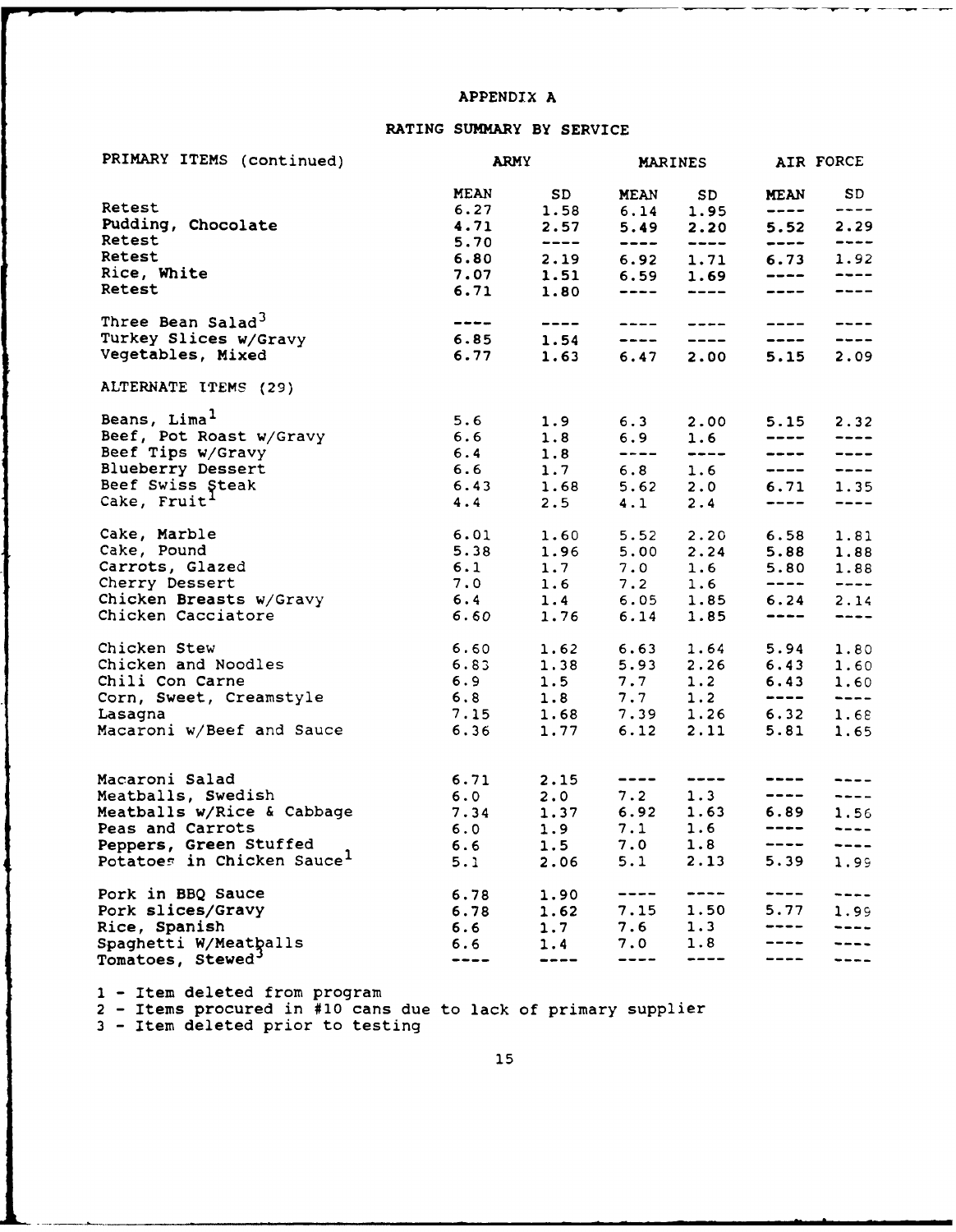#### APPENDIX B

#### STANDARDIZED TRAY PACK ITEMS

| Item                              | <b>NSN</b>        | Item                         | NSN              |
|-----------------------------------|-------------------|------------------------------|------------------|
| Beef Stew                         | 8940-01-009-7993  | Sliced Turkey/Gravy          | 8940-01-143-3326 |
| Beef/BBQ Sauce                    | 8940-01-010-0881  | <b>Buttered Noodles</b>      | 8940-01-151-5844 |
| Beef Pepper Steak                 | 8940-01-123-2191  | Meatloaf/Gravy               | 8940-01-151-6919 |
| Ham Slices                        | 8905-01-143-3326  | Glazed Sweet Potatoes        | 8940-01-153-0710 |
| Spice Cake                        | 8920-01-144-0565  | Creamed Ground Beef          | 8940-01-151-5845 |
| Franks in Brine                   | 8905-01-124-88628 | Pork Sausage Links           | 8905-01-151-6920 |
| Roast Beef/Gravy                  | 8940-01-150-2857  | Apple Coffee Cake            | 8920-01-151-6922 |
| Canadian Bacon                    | 8905-01-151-2488  | Potatoes/Butter Sauce        | 8940-01-152-6821 |
| Eggloaf/Ham                       | 8940-01-151-4134  | Whole Kernel Corn            | 8915-01-151-7947 |
| Green Beans                       | 8915-01-150-2861  | Sliced Carrots               | 8915-01-151-6914 |
| Breakfast Bake                    | 8920-01-150-8381  | Chicken ala King             | 8940-01-154-3525 |
| Escalloped Potatoes               | 8940-01-147-6362  | Potato Salad                 | 8940-01-162-2178 |
| Macaroni/Cheese                   | 8940-01-150-2860  | Peas/Mushrooms               | 8915-01-165-4928 |
| Mixed Vegetables                  | 8915-01-150-2859  | Rice                         | 8920-01-151-8019 |
| Apple Dessert                     | 8940-01-147-7855  | Blueberry Cake               | 8920-01-166-3576 |
| Beans/Bacon                       | 8915-01-147-7853  | Apple Sauce                  | 8915-00-127-8272 |
| Peaches/Syrup $\frac{1}{ }$       | 8915-00-577-4203  | Fruit Cocktail $\frac{1}{2}$ | 8915-00-286-5482 |
| Pineapple/Syrup $\frac{1}{2}$     | 8915-00-170-5148  | Pears/Syrup                  | 8915-00-616-0223 |
| Pork Slices/Gravy                 | 8940-01-010-4843  | Glazed Carrots               | 8940-01-151-6910 |
| Blueberry Dessert                 | 8940-01-151-5464  | Swedish Meatballs            | 8940-01-123-1585 |
| Cherry Dessert                    | 8940-01-152-5507  | Peas/Carrots                 | 8915-01-151-6917 |
| Lasagna                           | 8940-01-124-4544  | Spanish Rice                 | 8940-01-152-0479 |
| Chili con Carne                   | 8940-01-124-4544  | Spanish Rice                 | 8940-01-151-6913 |
| Beef Pot Roast                    | 8940-01-123-1584  | Spaghetti/Meatballs          | 8940-01-151-6921 |
| Creamed Style Corn                | 8915-01-151-9936  | Beef Tips/Gravy              | 8940-01-173-2427 |
| Marble Cake                       | 8920-01-173-1939  | Meatballs/Cabbage            | 8940-01-173-2432 |
| Chicken Stew                      | 8940-01-173-2430  | Macaroni/Beef                | 8940-01-173-2428 |
| Chix Breasts/Gravy                | 8940-01-173-4839  | Swiss Steak                  | 8940-01-151-4185 |
| Chicken Noodles                   | 8940-01-173-2431  | Chocolate Pudding            | 8940-01-159-1569 |
| Chicken Cacciatore                | 8940-01-173-2429  | Chocolate Cake               | 8920-01-151-8839 |
| Sliced Chicken/Gravy              | 8940-01-153-8540  | Pound Cake                   | 8920-01-173-1940 |
| Macaroni Salad<br>$\frac{2}{ }$   | 8940-01-173-1875  | <b>BBQ Pork</b>              | 8940-01-151-6918 |
| Orange Nut Cake                   | 8920-02-144-0564  | Eggloaf/Cheese $\frac{2}{ }$ | 8940-01-154-1927 |
| Cherry Nut Cake $\frac{2}{\zeta}$ | 8920-01-144-0563  | Eggloaf/Mushrooms            | 8940-01-160-1528 |
| Three Bean Salad $\frac{2}{ }$    | 8915-01-147-6363  | Fruit Cake                   | 8940-01-173-4843 |
| Lima Beans $4$                    | 8915-01-151-5460  | Stewed Tomatoes              | 8940-01-173-1877 |
| Pot/Chicken Sauce $\frac{2}{3}$   | 8940-01-173-1876  |                              |                  |

**-/** Item procured in **#10** can **-** Item deleted from program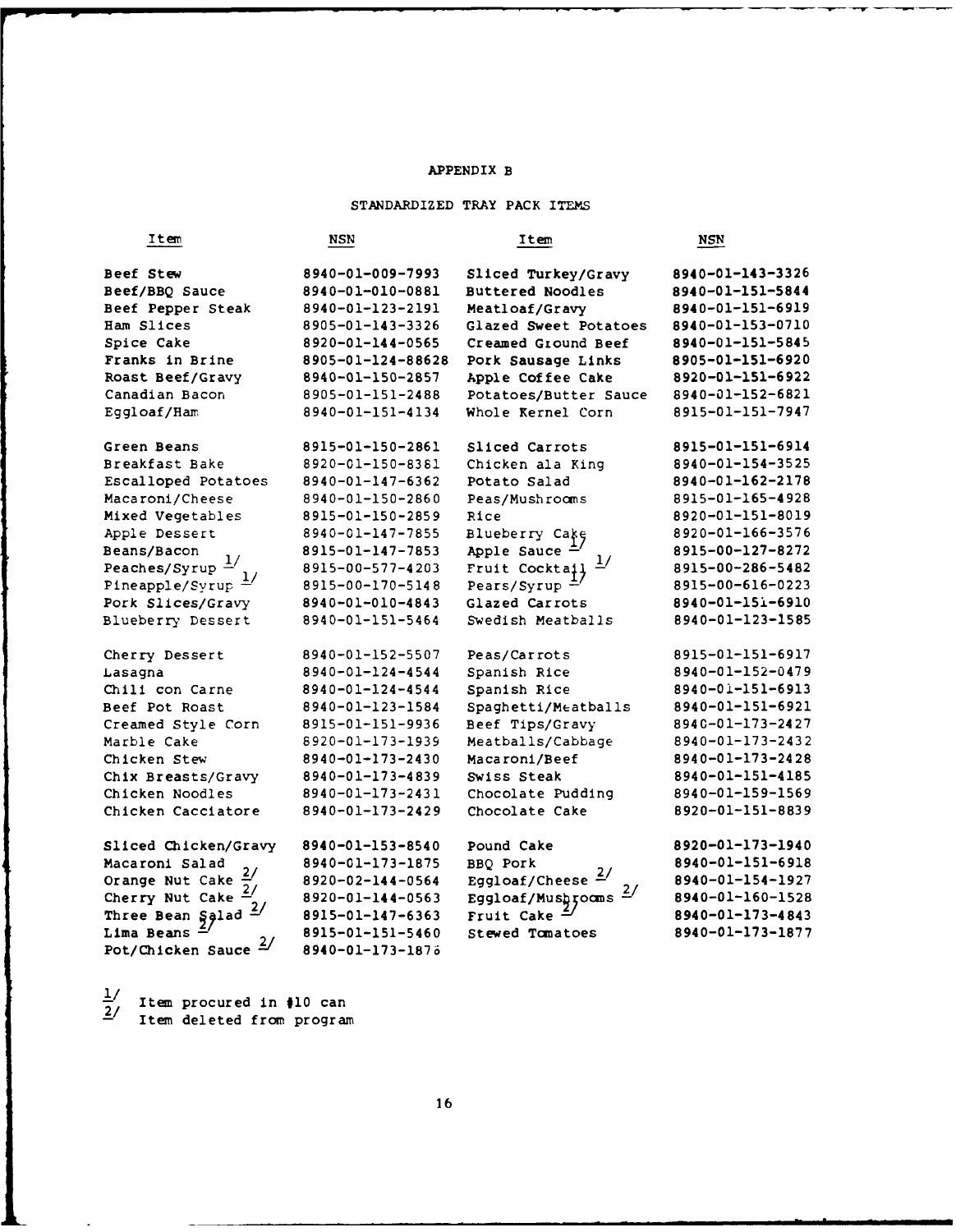Food Survey Form

 $Date$   $Med$   $Med$   $Med$   $Type$   $A$ 

We would like your help in evaluating each of the following food items for how acceptable the foods are and how satisfied you are with their appearance and portion size. For each of these characteristics, circle the number that best expresses your opinion. Please fill this in yourself without discussing it with your friends.

1. Please rate the **acceptability** of each food item in your meal by circling the number that best expresses your opinion.

| 9 Extremely Good  | 9 Extremely Good  | 9 Extremely Good  | 9 Extremely Good  |
|-------------------|-------------------|-------------------|-------------------|
| 8 Very Good       | 8 Very Good       | 8 Very Good       | 8 Very Good       |
| 7 Moderately Good | 7 Moderately Good | 7 Moderately Good | 7 Moderately Good |
| 6 Slightly Good   | 6 Slightly Good   | 6 Slightly Good   | 6 Slightly Good   |
| 5 Neutral         | 5 Neutral         | 5 Neutral         | 5 Neutral         |
| 4 Slightly Bad    | 4 Slightly Bad    | 4 Slightly Bad    | 4 Slightly Bad    |
| 3 Moderately Bad  | 3 Moderately Bad  | 3 Moderately Bad  | 3 Moderately Bad  |
| 2 Very Bad        | 2 Very Bad        | 2 Very Bad        | 2 Very Bad        |
| 1 Extremely Bad   | l Extremely Bad   | 1 Extremely Bad   | 1 Extremely Bad   |

2. Please rate your satisfaction with the portion size of each food item.

| 9 Extremely Good  | 9 Extremely Good  | 9 Extremely Good  | 9 Extremely Good  |
|-------------------|-------------------|-------------------|-------------------|
| 8 Very Good       | 8 Very Good       | 8 Very Good       | 8 Very Good       |
| 7 Moderately Good | 7 Moderately Good | 7 Moderately Good | 7 Moderately Good |
| 6 Slightly Good   | 6 Slightly Good   | 6 Slightly Good   | 6 Slightly Good   |
| 5 Neutral         | 5 Neutral         | 5 Neutral         | 5 Neutral         |
| 4 Slightly Bad    | 4 Slightly Bad    | 4 Slightly Bad    | 4 Slightly Bad    |
| 3 Moderately Bad  | 3 Moderately Bad  | 3 Moderately Bad  | 3 Moderately Bad  |
| 2 Very Bad        | 2 Very Bad        | 2 Very Bad        | 2 Very Bad        |
| 1 Extremely Bad   | 1 Extremely Bad   | 1 Extremely Bad   | 1 Extremely Bad   |
|                   |                   |                   |                   |

3. Please rate your satisfaction with the appearance of each food item.

| 9 Extremely Good  | 9 Extremely Good  | 9 Extremely Good  | 9 Extremely Good  |
|-------------------|-------------------|-------------------|-------------------|
| 8 Very Good       | 8 Very Good       | 8 Very Good       | 8 Very Good       |
| 7 Moderately Good | 7 Moderately Good | 7 Moderately Good | 7 Moderately Good |
| 6 Slightly Good   | 6 Slightly Good   | 6 Slightly Good   | 6 Slightly Good   |
| 5 Neutral         | 5 Neutral         | 5 Neutral         | 5 Neutral         |
| 4 Slightly Bad    | 4 Slightly Bad    | 4 Slightly Bad    | 4 Slightly Bad    |
| 3 Moderately Bad  | 3 Moderately Bad  | 3 Moderately Bad  | 3 Moderately Bad  |
| 2 Very Bad        | 2 Very Bad        | 2 Very Bad        | 2 Very Bad        |
| 1 Extremely Bad   | 1 Extremely Bad   | 1 Extremely Bad   | 1 Extremely Bad   |
|                   |                   |                   |                   |

 

4. Please rate this meal for overall acceptability.

- Extremely Good
- Very Good
- Moderately Good
- Slightly Good
- Neutral

Moderately Bad Very Bad

Slightly Good

 Extremely Bad